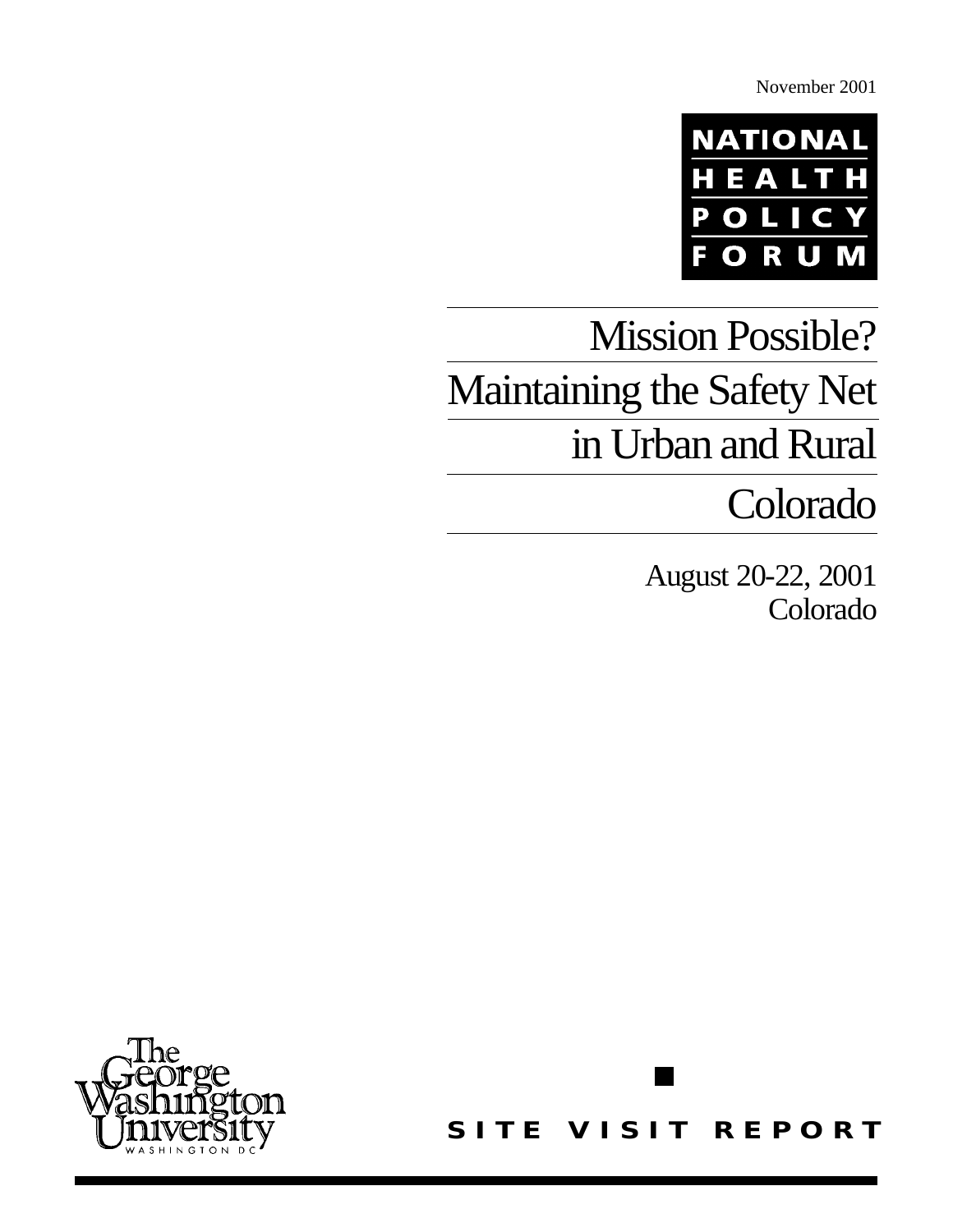## **Contents**

| Biographical Sketches— |  |
|------------------------|--|
|                        |  |
|                        |  |
|                        |  |

### **SITE VISIT REPORT**

**Site Visit Manager and Report Author:** Karen Matherlee, *Consultant*

**Site Visit Coordinator:** Dagny Wolf

**National Health Policy Forum** 2131 K Street, NW, Suite 500 Washington, DC 20052 202/872-1390 202/862-9837 (fax) nhpf@gwu.edu (e-mail) www.nhpf.org (Web site)

**Judith Miller Jones,** Director **Judith D. Moore,** Co-Director **Michele Black,** Publications Director

**NHPF** is a nonpartisan education and information exchange for federal health policymakers.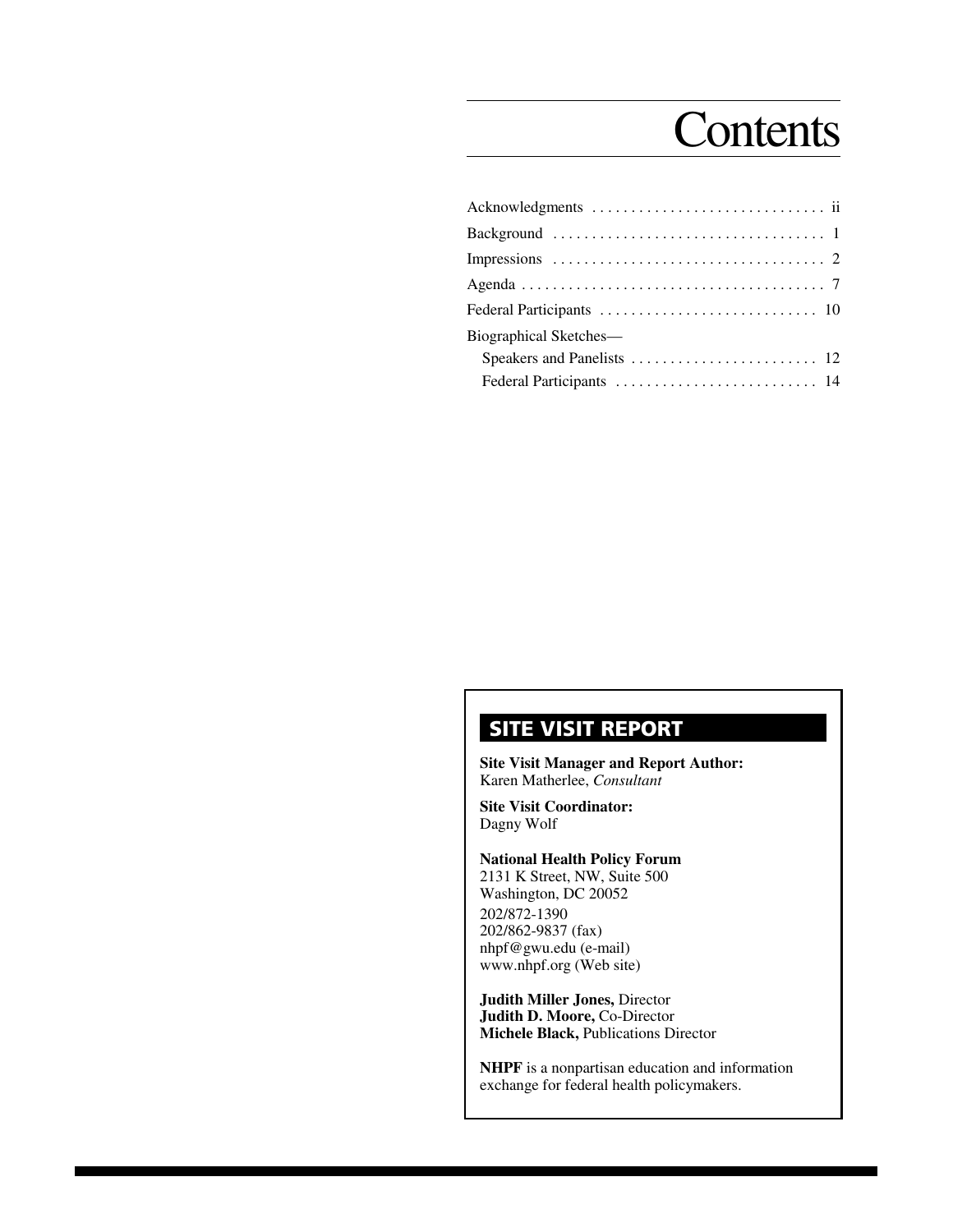# Acknowledgments

*Mission Possible? Maintaining the Safety Net in Urban and Rural Colorado* is a result of recommendations by NHPF's two core sponsors, the Robert Wood Johnson Foundation (RWJF) and the W. K. Kellogg Foundation (WKKF). Michael Rothman of RWJF, who had been a state official in Colorado prior to joining the foundation, pointed out various initiatives under way in the state to address gaps in the health care safety net. WKKF had held a successful site visit to Denver Health for its trustees and indicated that federal health policy staff might benefit from a similar review. The David and Lucile Packard Foundation showed interest as well, primarily because of its concern about health services for vulnerable children in the state.

With leads from the core sponsors and from Marcy Morrison, a former Colorado state legislator who had taken part in the WKKF event, NHPF Co-Director Karen Matherlee took on the task of organizing the site visit. Michele Black, NHPF's director of publications, and Dagny Wolf, the Forum's program coordinator, joined her to form a team that worked seamlessly.

Karen and Michele first developed the urban segment of the visit. They had extensive assistance from Patricia Gabow, M.D., chief executive officer (CEO) and medical director, and Patricia Marnette, executive assistant to the CEO, of Denver Health. They also received helpful suggestions on the community health portion of the segment from Denver Health's Richard Wright, M.D., director of community health services, and Elizabeth Whitley, Ph.D., R.N., director of Community Voices. Anita Wesley, program manager at the Colorado Medical Society, founder of the Colorado Coalition for the Medically Underserved, provided valuable support, convening a group of key persons from various organizations to advise the Forum and providing coalition materials for the briefing book.

The rural segment proved more challenging, given the size and terrain of the state. At the suggestion of Marguerite Salazar, president and CEO of Valley-Wide Health Services, Inc., Karen and Michele visited the system's Rocky Ford Clinic. They decided to include it in the visit because of its agricultural location and designation both as a federally qualified health center and migrant health services provider. At the recommendation of Denise Denton, executive director of the Colorado Rural Health Center, Karen went to the Limon-Hugo area of eastern Colorado. Her conversations with Brenda Higgins, director of the Plains Medical Center in Limon, and Herman Schreivogel, CEO of the Lincoln Community Hospital and Nursing Home in Hugo, indicated that

the two organizations raised key rural/frontier issues that might be explored in the site visit. Both administrators provided thoughtful assistance and counsel, as did Larry Wall, president, and Peg O'Keefe, vice president, Colorado Health and Hospital Association, in developing the facility tours and concluding panel discussion.

As the agenda unfolded, the Colorado Trust and the Rose Community Foundation agreed to sponsor special site visit events. Both are very active and creative in the state's health arena. Jean Merrick of the Colorado Trust worked with Denver Health in organizing a luncheon that preceded a panel discussion at the medical center. The Rose Community Foundation, through the work of Annie Van Dusen, supported a reception/dinner at The Cliff House at Pike's Peak for federal and Colorado participants and others in the Colorado health community.

All of those Coloradans who provided briefings, took part in panel discussions, hosted tours, and provided information for the briefing book and this report contributed significantly to the success of the site visit. Many thanks to them and to Karen, Michele, and Dagny for their commitment and toil. Thanks, too, to all the federal participants who brought to the site visit and subsequent debriefing not only their concern for the safety net but also their expertise in various policy aspects of it. The questions they raised and the dialogue in which they engaged were alternatively illuminating and provocative.

> *Judith Miller Jones* **Director**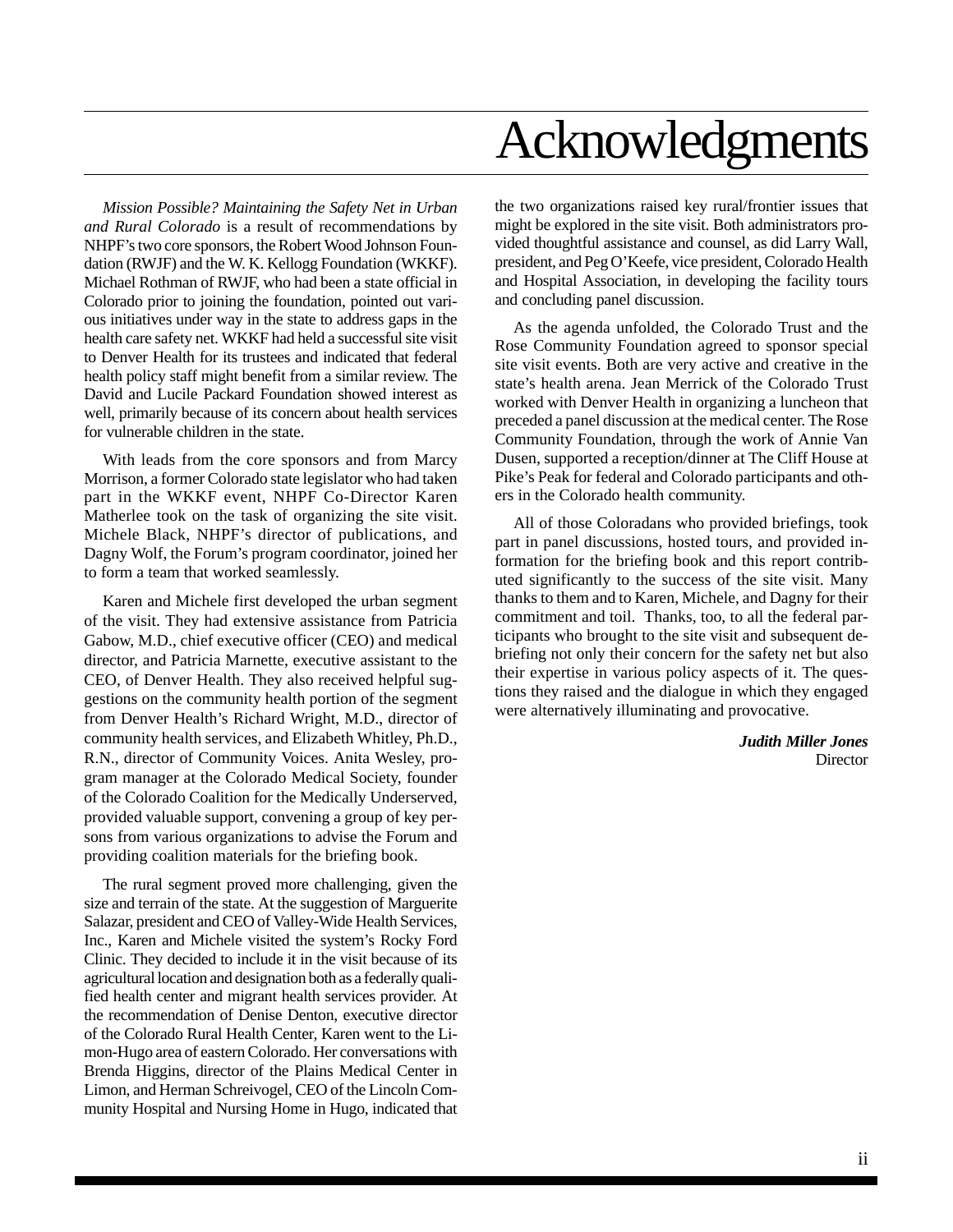## Mission Possible? Maintaining the Safety Net in Urban and Rural Colorado

#### **BACKGROUND**

The National Health Policy Forum took 22 federal congressional and executive health staff to Colorado August 20-22, 2001, to examine the safety net in the Denver metropolitan area and in rural eastern Colorado. NHPF's core sponsors, the Robert Wood Johnson Foundation and the W. K. Kellogg Foundation, joined by the David and Lucile Packard Foundation, funded the site visit through program grants. In addition, two Colorado foundations sponsored special events during the visit. The Colorado Trust supported a luncheon at Denver Health for Colorado and federal participants, and the Rose Community Foundation funded a reception/dinner at The Cliff House at Pike's Peak for local and federal participants and others in the state's health community.

The overall purpose of the site visit was to provide federal health staff opportunities to visit health facilities and to engage in discussions on safety-net services, particularly those provided by an urban integrated health system and by several key organizations that operate in rural and frontier parts of eastern Colorado. The goal of the visit was to explore the following urban and rural safety-net organizations and the services they provide to vulnerable people and to look at the policy implications at the federal and state (and to some extent, local) levels.

*Denver Health—an integrated health system for vulnerable people.* Founded in 1860, Denver Health addresses two major needs. The first consists of the special health needs of the entire population through such services as trauma and poison centers. The second involves the needs of special populations, such as those who are medically unserved, uninsured or underinsured, undocumented, homeless, victims of violence, chronically mentally ill, disabled, substance abusers, high-risk pregnant women and their babies, diagnosed with infectious diseases, or prisoners. Delivering services along a continuum of care, the system provides preventive, primary, and acute services, as well as emergency care, integrating all of them with public and community health services. In addition to ambulatory clinics on its main campus, the

system includes 12 school-based clinics and 11 family health centers, one of which (Westside Family Health Center) federal participants visited.

Denver Health provides half of all uncompensated care in the Denver metropolitan area and nearly a third of unsponsored services in Colorado. The system's net revenues come from diverse sources. In 2000, 22 percent were from private insurance and 11 percent each were from disproportionate-share hospital (DSH) funds, Medicaid, and the system's own Medicaid health maintenance organization (HMO), the Denver Health Medical Plan. Medicare accounted for 10 percent, the city of Denver 8 percent, restricted grants and contracts 7 percent, other operating funds 5 percent, and unsponsored sources 4 percent. Federal/state grants, major teaching funds, and city-funded services each contributed 3 percent. Nonoperating funds were 2 percent of revenues. In a state in which HMOs have nearly 40 percent penetration (primarily urban and suburban), Denver Health participated in providing services in 2000 to subscribers of the Colorado Access Health Plan, a Medicaid HMO that has 63,700 members; to 10,400 members of Child Health Plan Plus, the state's Children's Health Insurance Program; to 55,000 members of Access Behavioral Care; and to 16,000 offenders in Access Correctional Care.

*Rocky Ford Clinic—part of Valley-Wide Health Services, Inc., a community health center (CHC)– based, primary-care provider serving a wide geographic area.* Rocky Ford Clinic, located in an agricultural area in Otero County southeast of Denver, has two providers that offer preventive and primary health care services to 18 to 20 patients a day. Providers refer patients needing specialty care to a Valley-Wide health center in La Junta that holds orthopedic and other specialty clinics once or twice a month; they rely on personal relationships to arrange other referrals, in what they admit is a difficult and sporadic process. Relying on both public and private insurance as well as a sliding-fee scale, Rocky Ford Clinic provides migrant health services from June through October of each year. It has an outreach program that extends health-screening services to migrant camps and centers. Its caseload of migrants includes 450 to 500 persons a year.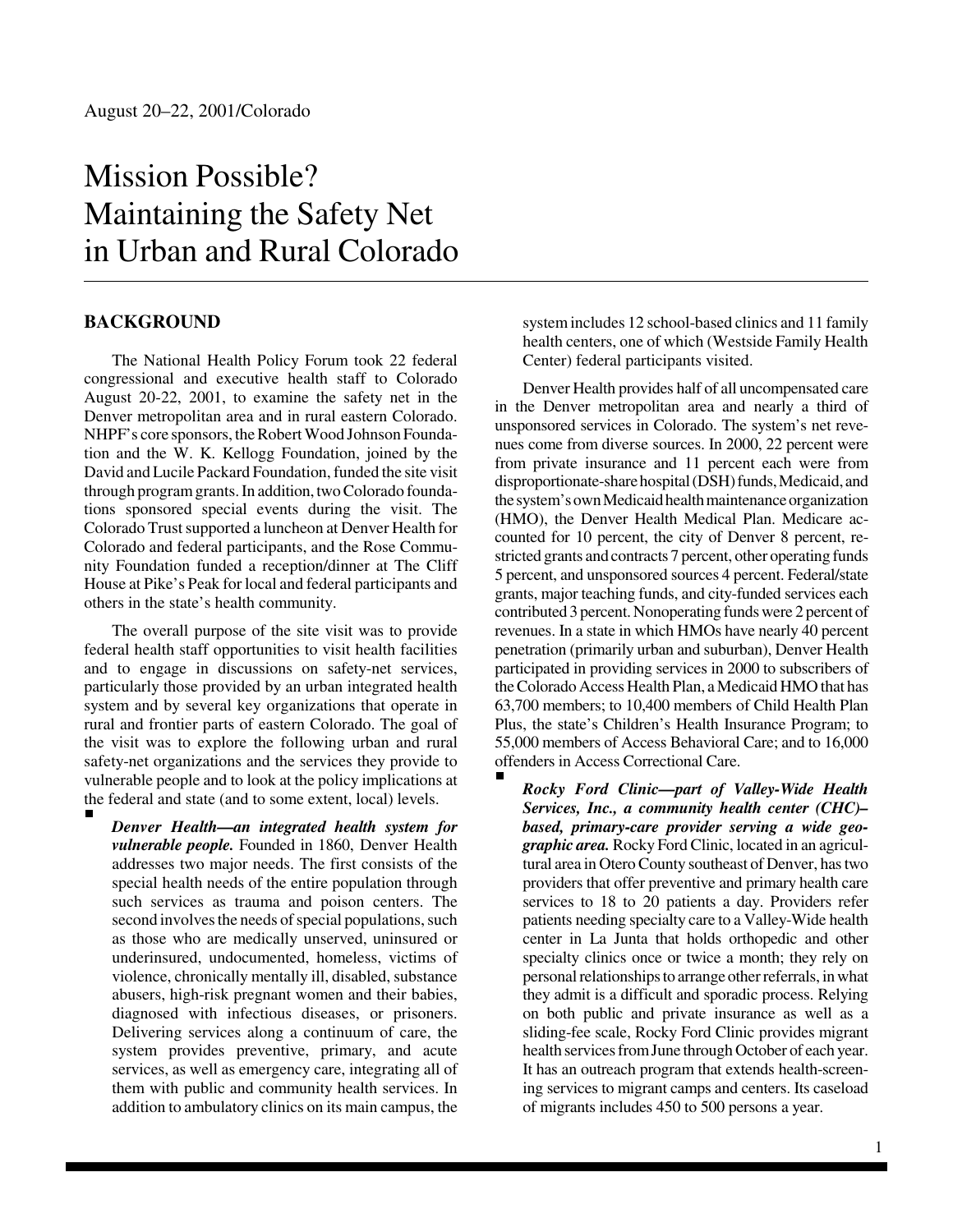Rocky Ford Health Clinic is one of 14 primary care clinics operated by Valley-Wide Health Services, Inc., a 25-year-old organization headquartered in Alamosa, Colorado, that also has two school-based clinics and three dental clinics. The system serves 10 counties in south-central Colorado, and also has a contract to provide services to migrants throughout the state. Focusing on the medically underserved, Valley-Wide is a federally qualified CHC/migrant health system with a total budget of approximately \$14.5 million. While the bulk of its funding comes from federal grants and from Medicaid, Medicare, private insurance, and self-pay revenues for services, it also has some funds from WIC (Women, Infants, and Children), private grants and contracts, and foundation dollars.

- *Plains Medical Center—a federally certified rural health clinic.* Rebuilt in 1991 after a tornado destroyed its Limon facility, Plains Medical Center is one of 37 certified rural health clinics (RHCs) in Colorado. It also has a clinic in Hugo, located at Lincoln Community Hospital. Limon and Hugo are in frontier Lincoln County. Both the main and satellite clinics are staffed by family physicians (who also work at the hospital), as well as by registered and licensed practical nurses. Plains Medical Center relies upon Medicare, Medicaid, private insurance, and a self-pay sliding fee scale and maintains an open-door policy relative to indigent care.
- *Lincoln Community Hospital and Nursing Home—a frontier provider of a continuum of services, recently designated a critical-access hospital (CAH).* Lincoln Community Hospital and Nursing Home is one of 36 rural hospitals in Colorado, which has a total of 66 acute-care hospitals. Like other rural hospitals in the state, it is the only hospital in its community (in fact, in a wide geographic area). Close to a major interstate highway, it provides safety-net access to residents and travelers alike. Lincoln Community Hospital is also a critical-access hospital, one of 11 licensed in Colorado. In order to qualify for the program, which permits cost-based reimbursement for acute and outpatient services, the hospital had to be geographically isolated or certified by the state as a necessary provider, agree to provide 24-hour emergency care services, and maintain no more than 15 acute beds. In addition to the 15 beds, it has 10 swing beds that it uses interchangeably for acute or skilled-nursing care. Lincoln also operates a nursing home. Like other rural hospitals in the state, it serves a predominately rural population, with Medicare accounting for a significant portion of its inpatient and outpatient revenues. (Medicaid, on the other hand, is the major payer in the nursing home.)

Visits to these sites, combined with briefings and panel discussions, gave federal participants opportunities to explore public and private safety-net programs and initiatives; payer, provider, and consumer safety-net concerns; and urban and rural safety-net challenges.

At the end of the site visit, most of the federal participants completed detailed evaluation forms. They also took part in a debriefing meeting, which was held October 5, 2001. Drawing on the evaluation responses and the views expressed at the meeting, as well as oral comments made during and after the site visit, this report is a summary of impressions of the visit. It also reflects notes taken during the site visit. Some portions are reinforced by information provided in a briefing book given federal and Colorado participants prior to the site visit and supplementary materials handed out during and after the site visit.

While the report presents federal participants' impressions of site visit events and themes, it also reflects some initial perspectives on the safety net following the September 11, 2001, terrorist attacks on the World Trade Center in New York City and the Pentagon near Washington, D.C. At the debriefing meeting, participants expressed new insights into the definition and significance of the health care safety net and on the role of public health as a result of the September 11 attacks.

#### **IMPRESSIONS**

*Even those in the federal and state governments and in private organizations who work daily with the urban and rural/ frontier safety net have difficulty in defining and conceptualizing it.*

 $\blacksquare$ 

Although the briefing book presented and several speakers addressed descriptions and definitions of "urban," "rural," "frontier," and "safety net," federal participants noted a fair amount of ambiguity, which carries over to the administration of programs by federal and state agencies. According to the Colorado Rural Health Center, an "urban" area is defined as a place of 2,500 or more people by the U.S. Census Bureau, which also uses the term "urbanized area," usually a designation of at least 50,000 inhabitants. The U.S. Office of Management and Budget (OMB), on the other hand, uses the term, "metropolitan area," which it defines as a city with 50,000 or more inhabitants or an urbanized area (as defined by the Census Bureau) plus a total metropolitan population of at least 100,000. OMB considers its designation to be countywide. "Rural" then is defined as a geographic area or population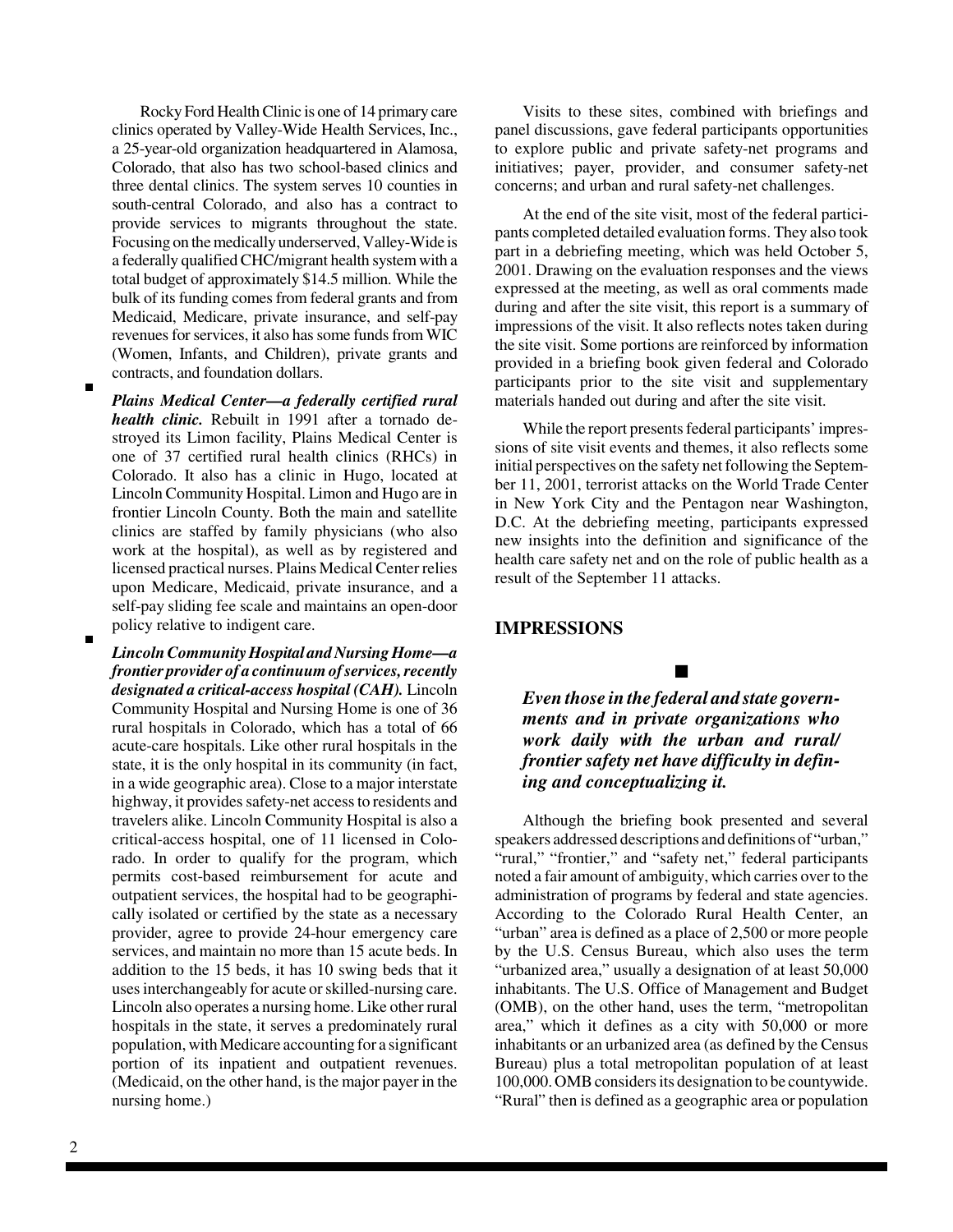that is not urban or metropolitan. "Frontier," on the other hand, is defined as "a county with six or more people per square mile." While the term "safety net" may be used broadly to cover the "system" of care for people who lack health insurance or funds to pay for health services, it generally has a more specific definition. It is a fragmented system of health care, available at no or low cost to people who cannot afford to pay, made up of organizations or programs that are legally obligated to provide the services.

#### $\blacksquare$

#### *The "great person" or "charismatic leader" is a significant feature of the safety net in Denver and eastern Colorado.*

Asked on the site visit evaluation forms to identify a site visit briefer or panelist who stood out as being particularly knowledgeable, articulate, and/or dedicated to services for vulnerable persons, several federal participants mentioned the "across-the-board" quality and commitment of the Coloradans they had met. In singling out one person, half of the participants who completed the forms mentioned Patricia Gabow, M.D., CEO and medical director of Denver Health. Nearly as many mentioned Marguerite Salazar, president and CEO of Valley-Wide Health Services, Inc. Both have headed their organizations for extensive periods of time, have shaped the organizations' mission and growth, and are credited in large part for the organizations' success. At the debriefing, several brought up the role played by the "great person in history" or the "charismatic leader" in successful organizations and the difficulty of finding or developing such a leader or replicating such a model in other places.

#### $\blacksquare$

*Major challenges facing Denver Health seem typical of those facing safety-net providers across the country. They include the concentration of services for vulnerable populations to a few providers, rising costs of providing services (in large part due to developing technology and increasing pharmaceutical expenses), limited revenue streams, difficulty in accessing capital financing, workforce scarcities, and federal and state regulatory requirements.*

#### $\blacksquare$

*Although the need to develop organized systems of care receives a great deal of lip*

#### *service, there seem to be few incentives and rewards for providers to address the need.*

Participants repeatedly noted the degree of dedication and commitment—and the lack of financial and regulatory support—needed to put together a system of care, particularly one designed for vulnerable populations. The difficulties of coping with public and private insurance systems that are oriented to acute care, fragmentation of coverage between entitlement and categorical programs, compartmentalization of targeted grants for specialized populations, and difficulty in coordinating public and private gave rise to a recurring question: "Why should anyone want to do this?" This was true both in Denver, where Denver Health had exerted strenuous efforts to bring together a complex patchwork of support to build its system, and in rural eastern Colorado. Both the incentives and the rewards for serving vulnerable people in a systematic way seemed biased against, rather than oriented toward, service and efficiency.

#### $\blacksquare$

*In a state in which the Medicaid program is fairly limited, compared with the programs of other states, the importance of federal Medicaid disproportionate-share hospital (DSH) funding is crucial to maintaining the safety net. The role of Medicaid and even Medicare DSH funding at Denver Health cannot be overstated, whether in the provision of services to vulnerable people, development of an integrated continuum of services, or engagement in certain initiatives (such as streamlining of information systems).*

Colorado's Medicaid program is fairly lean, primarily restricted to federally mandated services (thereby largely bypassing optional services). The state investment in public health services is also lean and, given the emerging budget crisis in all states, is likely to remain so. The leanness of these programs gives greater importance to federal DSH payments under the federal-state Medicaid program. In recognition of its provision of care to a disproportionate number—compared to some other hospitals—of Medicaid or low-income patients, Denver Health received nearly \$37 million in Medicaid DSH funding in 2000. (The Colorado Indigent Care Program [CICP], a statewide program to help providers recoup part of the costs they incur as a result of treating indigents, is financed under Medicaid DSH. CICP boosted Denver Health's share of Medicaid DSH funding because the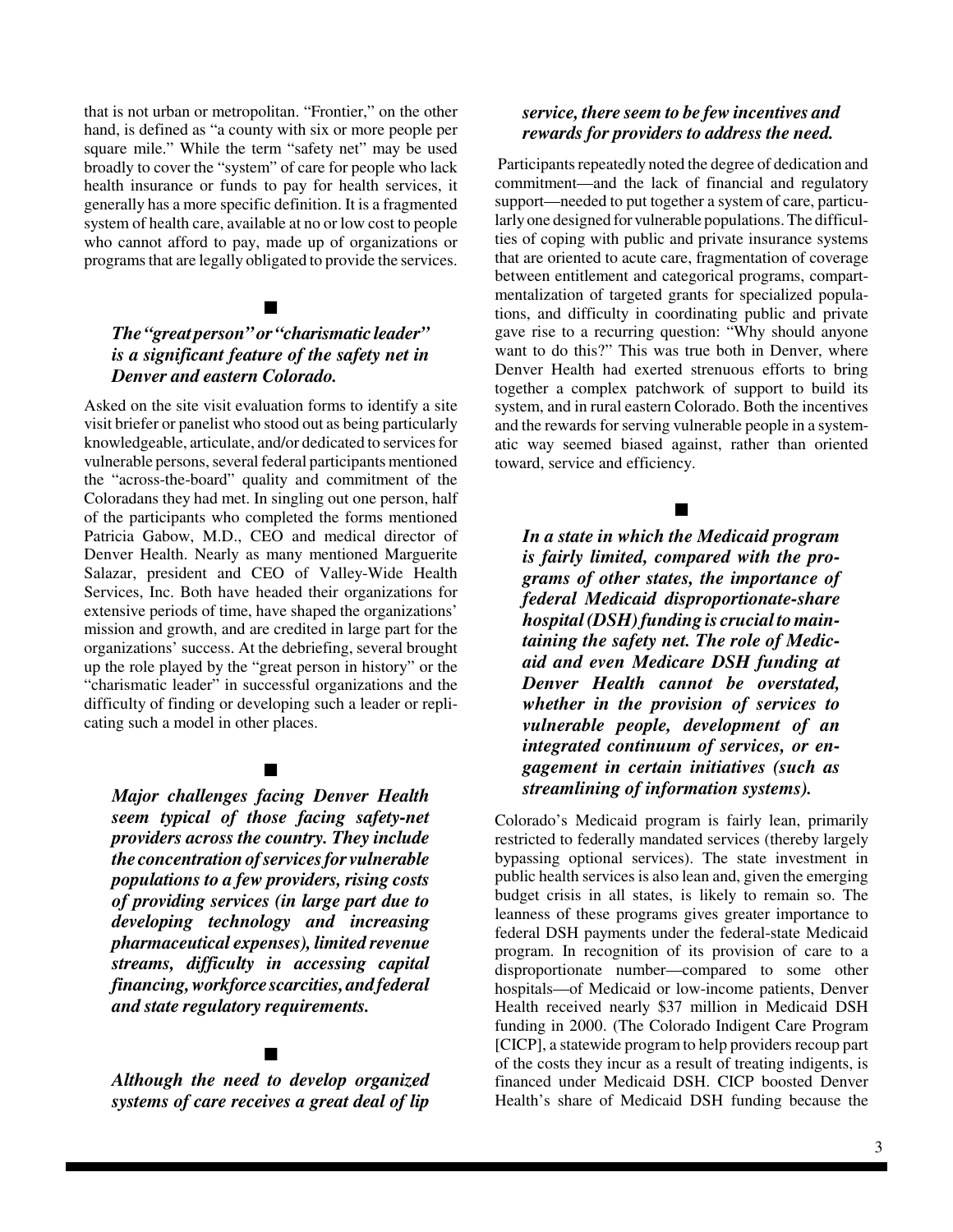system provides about a third of the state's CICP services.) In recognition of its provision of care to a disproportionate number of Medicare or low-income patients, Denver Health also receives Medicare DSH payments. While Medicare DSH is not separated out in Denver Health's revenue statement, it obviously plays a smaller role than Medicaid DSH. Medicare *in toto* accounted for a little over \$33 million in revenues in 2000. In large part because of its DSH funding for uncompensated care, Denver Health has been able to build up a reserve fund, giving it some flexibility in providing services and in developing new initiatives to serve its special populations. As the University of Colorado leaves its downtown campus, a question arises as to whether Denver Health should get a larger share of the state's Medicaid DSH dollar.

#### $\blacksquare$

*Because Colorado law limits increases in state revenues that can be spent on health care, safety-net providers are increasingly concerned about their ability to meet rising health care costs, especially in an economy that has leveled off and seems on the downturn.*

A Taxpayers' Bill of Rights (TABOR), the result of a citizen-initiated referendum, passed in 1992, making an earlier 6 percent limit on state spending increases part of Colorado's constitution. Because Medicaid tends to be the state's fastest growing program, increases in Medicaid spending tend to hamper spending on other state activities. Federally provided and state-allocated Medicaid DSH, as already noted, has made up much of the difference. Although, at the time of the site visit, the state had been experiencing an economic boom, there were signs that economic growth was leveling off and maybe was on a downturn. This caused considerable concern among public and private Colorado participants alike, because of the likely reduction in state revenues and the likely growth in health service needs. With the cost of health care increasing significantly, a major question, for public and private payers alike, was "how do we sustain what's really important?"

#### $\blacksquare$

*As has been shown in other site visits, there is concern about the lack—or unevenness—of health care data, especially longitudinal data on patient symptoms, episodes of illness, and services in the continuum of care. However, Denver Health appears to be progressive in track-*

#### *ing the vulnerable populations that the system serves.*

Although federal participants saw a lot of data, they tended to view it as "tracking those who show up at the door." The data, for instance, indicated those who *were* receiving services, at least on an encounter basis, but not those who *were not*. Some participants questioned the relevancy of certain health data elements, such as those required of CHCs by the Health Resources and Services Administration, U.S. Department of Health and Human Services. Participants saw the need for tracking of patients, standardization of data, and portability of individual information. Some praised Denver Health's attempts to do this, in the expenditure since 1996 of \$103 million for an information system geared to the system's special populations. One participant concluded, "Rather than universal health insurance, we need a more universal information system."

 $\blacksquare$ 

*The recruitment and retention of health professionals, especially nurses and physicians, are ongoing concerns both at Denver Health, which has a stable workforce but faces competitive pressures from other providers, and at the rural facilities that depend upon federal recruitment programs.*

Workforce needs was a recurrent theme during the site visit, whether at the rural sites or at Denver Health, which faces competition from other public as well as private providers, especially for nurses and allied health personnel. In rural and frontier eastern Colorado, the discussion centered on recruitment and retention of practitioners to isolated areas, where lifestyle or quality of life might be a factor. Federal assistance—through National Health Service Corps loan repayment, granting of J-1 visas to international medical graduates, and other initiatives seemed to play a large role in rural parts of the state.

 $\blacksquare$ *Although city and county public health functions are housed on Denver Health's campus, the relationship between service delivery and public health in rural and frontier eastern Colorado was not clear,*

During the Denver portion of the visit, federal participants had an opportunity to visit health department clinics that were located on the Denver Health campus. Immunization

*raising questions about tie-ins and coordi-*

*nation.*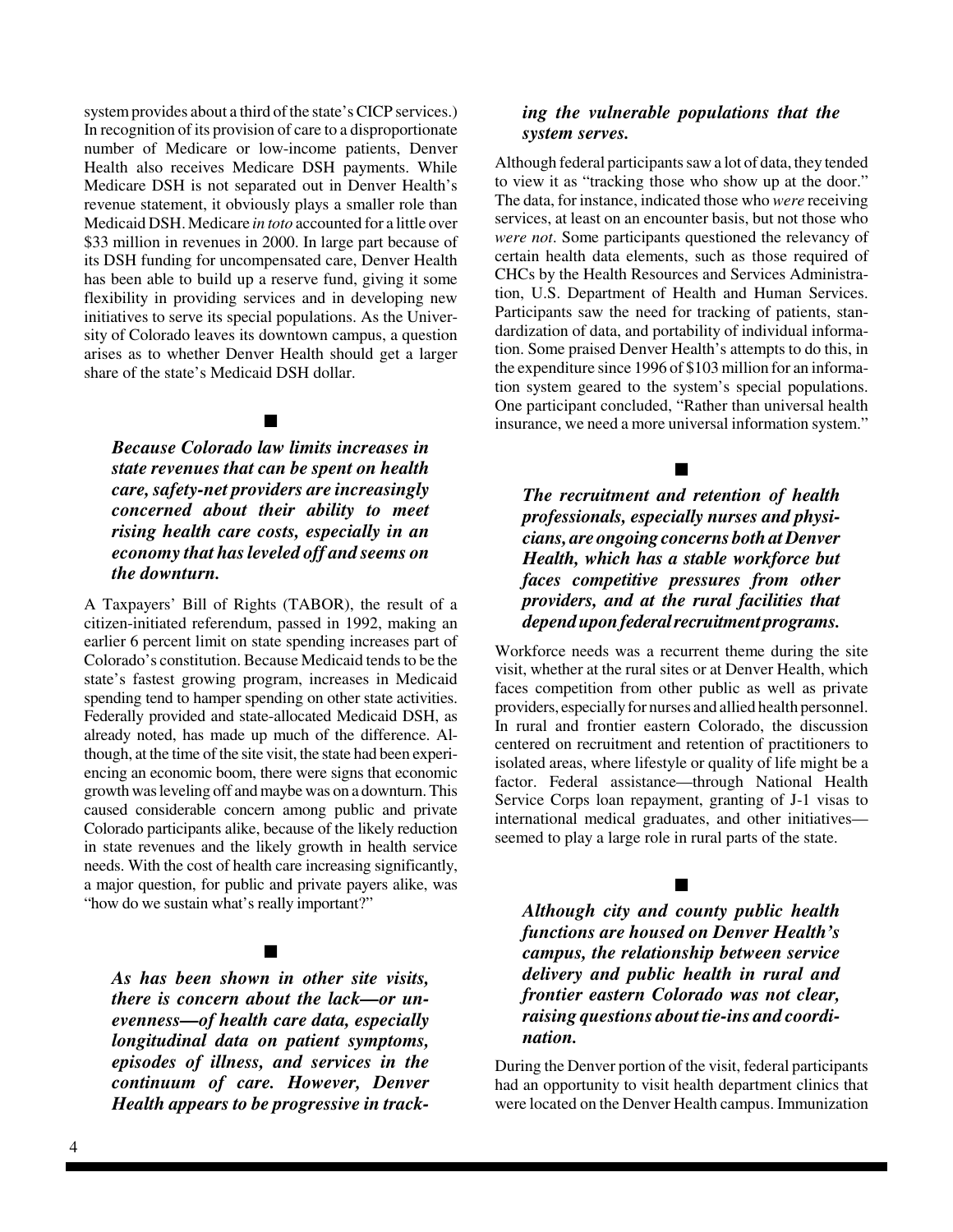clinics, as well as facilities for the diagnosis and treatment of HIV/AIDS, tuberculosis, sexually transmitted diseases, and other health problems were in the public health department building. The presence of public health was less obvious in the rural and frontier areas, although providers indicated that cooperative arrangements existed. A public health nurse from far eastern Colorado indicated that public health nursing had evolved from a direct-care model to a broader mission of health promotion and disease prevention—for example, home visits aimed at risk reduction and the targeting of special populations for needed services.

#### $\blacksquare$

*The importance of preparedness—the need for multiple capacities in multiple places—was highlighted by the events of September 11, emphasizing the need to integrate public health's role of surveillance with providers' responsibility for diagnosis and service delivery.*

Given federal participants' perception that service providers and public health departments are taking divergent paths, there was concern shown at the debriefing over the demands upon both after the events of September 11. Given a lack of definition and coordination of various functions, planning and preparedness for public health emergencies and national disasters are difficult. For example, given the need for emergency preparedness, the idea of excess capacity—particularly in acute-care hospitals—may take on a different meaning. Even the concept of the safety net may take on greater significance, perhaps in a bifurcated system of the traditional safety net and an emergencyresponse safety net. While federal participants debated such concepts as local versus regional or national responses, the nature of communications linkages, and infrastructure integration, all seemed to have a heightened awareness of "safety-net" demands as a result of a national crisis.

#### $\blacksquare$

#### *Federal and state policies, intended to be supports, may have the effect of causing safety-net providers to scramble in putting care systems together.*

Colorado participants pointed out, and federal participants recognized, that certain federal and state legislative and regulatory requirements might serve as barriers to the provision of care. In both urban and rural Colorado, there seemed to be concern about Emergency Medical Treatment and Active Labor Act (EMTALA) provisions governing

patients' access to care and their transfer from one health care facility to another. In rural eastern Colorado, a provider mentioned as a barrier Davis-Bacon Act requirements for union contracts in the construction of facilities that receive federal funding, indicating that its provisions are more suited to larger eastern and urban areas. Another provider singled out physician self-referral provisions. Such provisions prohibit a physician from referring a patient for a designated health service if the physician or a family member has a financial relationship with the organization that provides the service and if Medicare or Medicaid pays for the service. Another rural participant mentioned the difficulty of meeting electronics standards provisions in the Health Insurance Portability and Accountability Act, although certain rural providers have additional time in which to comply. While all agreed that conflicts with certain Medicare, Medicaid, and other federal rules at times cause difficulty, they did not concur on which rules are most onerous and perhaps should be scrapped.

#### $\blacksquare$

#### *The rural/frontier safety net seems to depend upon communities' ingenuity in pulling together a health system that works.*

Comparing one-size-fits-all federal programs with assemblyline automobiles, a federal participant commented that the way rural/frontier communities manage is to take the standard-issue cars the federal government provides, disassemble them for parts, and put the parts together to make a vehicle that works for them. "How do such communities relate to federal and state policies?" was a key question. A pieced-together or pulled-together rural system or network was the prevailing perception of the federal participants, who saw it as a major challenge to policymakers.

#### $\blacksquare$

*The critical-access hospital initiative seems to be improving the bottom line for Lincoln Community Hospital and Nursing Home, illustrating the need for special treatment in a geographic area in which economy-ofscale considerations may not justify a fullservice hospital.*

While Lincoln Community Hospital seemed to have difficulties in interacting with its fiscal intermediary, it seemed to be benefiting from its designation as one of Colorado's 11 CAHs. Under the program's cost-based reimbursement provision, the hospital's bottom line had improved and its configuration of acute and swing-beds (plus long-term-care beds in its nursing home) seemed to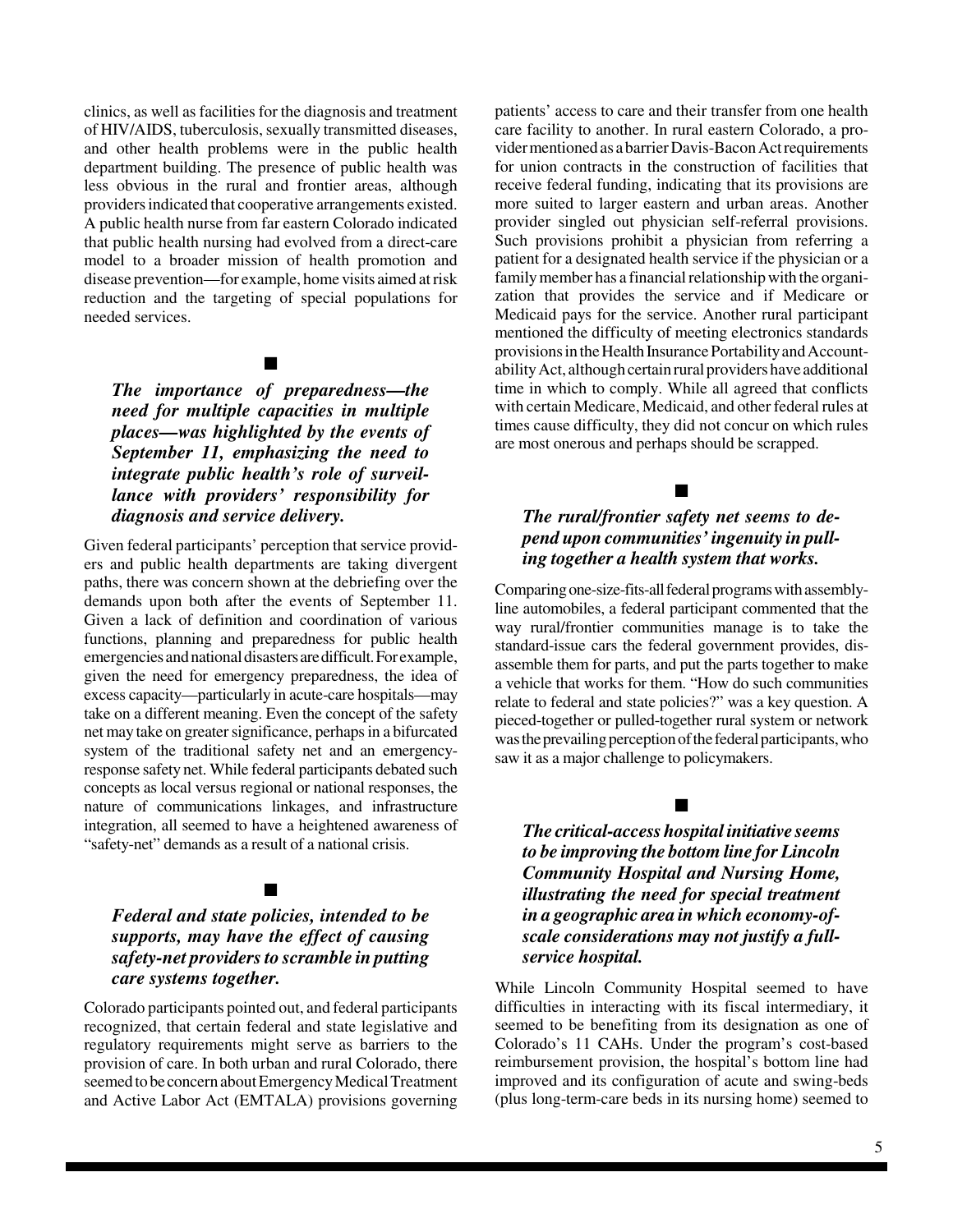be working. Given the choice of inclusion in the Medicare prospective payment system (PPS), a sole community provider exemption from Medicare PPS, high-Medicare caseload allowance, or CAH designation, Lincoln Community Hospital seemed to prefer CAH. Federal participants had numerous questions about the progress of the program: How does a hospital qualify? How does the reimbursement system work? Is CAH a safety valve against closure? How burdensome are the regulations? Lincoln's major concern had to do with cash flow, because of the fiscal intermediary's seeming lack of understanding of the program and the inability of CAHs to receive interim payments.

#### $\blacksquare$

#### *Difficulty in gaining access to specialty care—especially for low-income or uninsured patients—is a big problem in rural/ frontier eastern Colorado.*

Both at the Rocky Ford Clinic and during the concluding panel discussion in Hugo, referral of patients for specialty care, either in their own communities or in urban centers, was raised as a severe problem. The reasons for the problem included lack of incentives for specialists to practice in isolated areas, limited ability of patients to pay, long distances for patients to travel to receive services, and the absence of a coordinated referral system. While Valley-Wide Health Services, Inc., and Plains Medical Center/Lincoln Community Hospital and Nursing Home arranged for visiting specialists at certain intervals, such arrangements were insufficient. Gaining referrals, particularly for patients with limited ability to pay, depended almost solely upon provider relationships.

#### $\blacksquare$

*While concern about capital financing to upgrade and replace aging facilities is acute in rural/frontier Colorado, it also is an issue at Denver Health, which, as a public authority, is preparing a new bond issue.*

Given the trend toward for-profit health care, in part because of the advantages for-profit status offers in raising capital, the not-for-profit organizations featured in the site visit invariably complained about capital financing. Whether for upgrading or adding facilities, they addressed the difficulties of raising capital, either through the private market or through tax-exempt bonds. The capital problems of CHC systems like Valley-Wide Health System, Inc., are well-known, although Rocky Ford Clinic seemed to have an adequate facility. Plains Medical Center had rebuilt due

to tornado damage but rapidly seemed to be running out of space. Both Denver Health and Lincoln Community Hospital were in outmoded facilities, although both had taken steps to update their physical plants. "We need support to replace aging facilities" was a refrain that federal participants took away, at a time when competing demands for assistance are multiplying.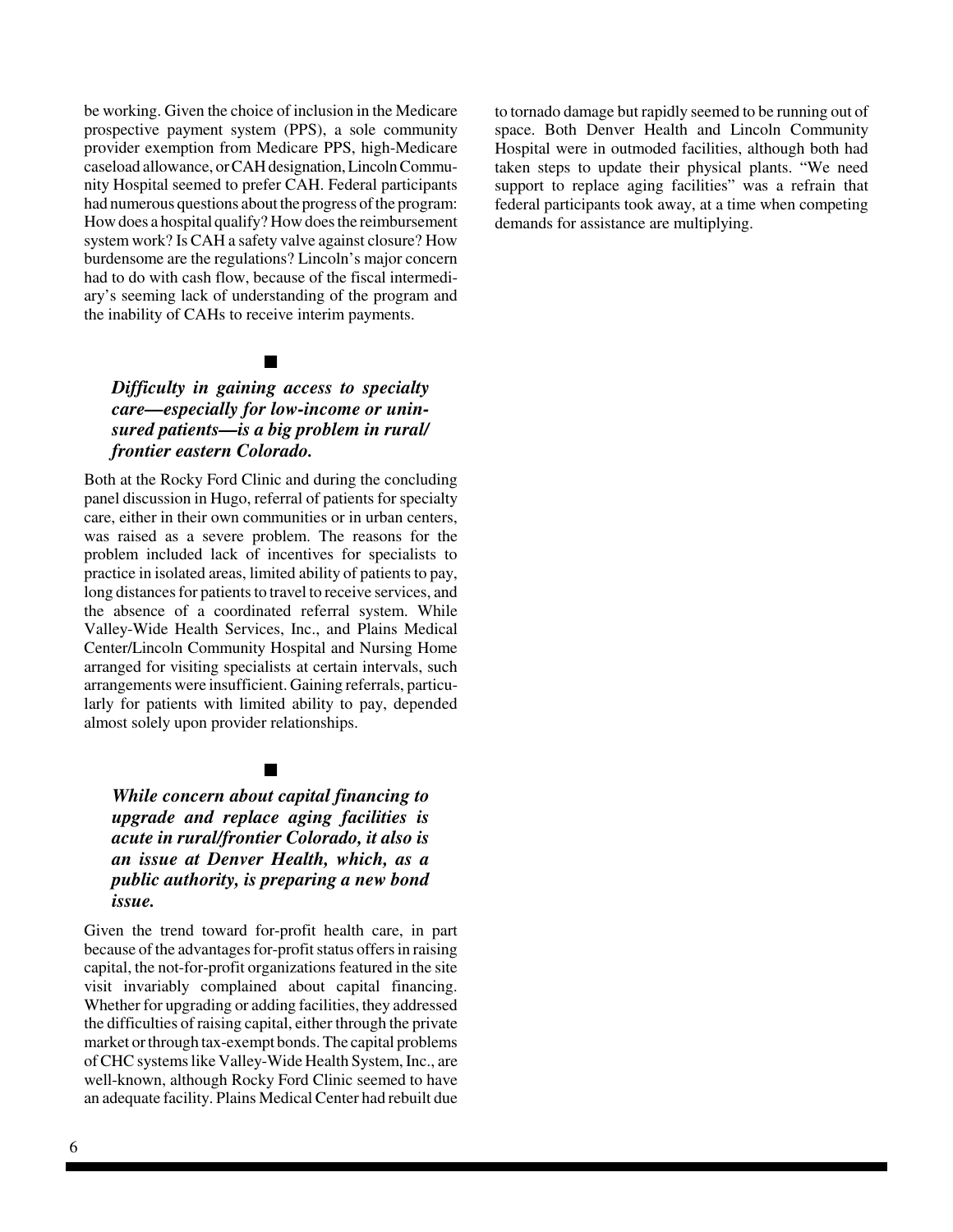## Agenda

#### **Monday, August 20, 2001**

|  | 3:00 pm Check-in at headquarters hotel, Denver [Hyatt Regency Denver Downtown] |  |  |  |
|--|--------------------------------------------------------------------------------|--|--|--|
|  |                                                                                |  |  |  |

- 3:30 pm SETTING THE STAGE: URBAN AND RURAL SAFETY-NET CHALLENGES *[Mt. Evans A and B, Conference Center, Hyatt Regency Denver Downtown]* **William N. Lindsay III,** *President,* Benefit Management and Design, Inc. **Karen Reinertson,** *Executive Director,* Department of Health Care Policy and Financing, State of Colorado **Larry H. Wall,** *President,* Colorado Health and Hospital Association
- 5:30 pm Adjournment
- 6:00 pm Dinner with briefing participants *[Maggiano's]*

#### **Tuesday, August 21, 2001**

| $7:30$ am      | Breakfast briefing [Mt. Evans A and B, Conference Center, Hyatt Regency Denver Downtown]     |
|----------------|----------------------------------------------------------------------------------------------|
|                | DENVER HEALTH: A HEALTH SYSTEM INTEGRATING SAFETY-NET SERVICES                               |
|                | Patricia A. Gabow, M.D., Chief Executive Officer and Medical Director, Denver Health         |
|                | Frank Barrett, Chief Financial Officer, Denver Health                                        |
|                | Stephanie Thomas, Chief Operating Officer, Denver Health                                     |
|                | Richard A. Wright, M.D., Director, Department of Community Health Services, Denver Health    |
|                | Elizabeth M. Whitley, R.N., Ph.D., Director, Community Voices, Denver Health                 |
| 9:30 am        | Bus departure for Denver Health's Westside Family Health Center (commentary during bus trip) |
|                | <b>Richard A. Wright, M.D.</b> (see title above)                                             |
|                | Elizabeth M. Whitley, R.N., Ph.D. (see title above)                                          |
| $9:45$ am      | Tour of Westside Family Health Center and question and answer period                         |
|                | <b>Richard A. Wright, M.D.</b> (see title above)                                             |
| $10:45$ am     | Bus departure for Denver Health's main campus (commentary during bus trip)                   |
|                | Richard A. Wright, M.D. (see title above)                                                    |
|                | Elizabeth M. Whitley, R.N., Ph.D. (see title above)                                          |
|                | 11:00 am Tour of Denver Health facilities and question-and-answer period                     |
|                | Patricia A. Gabow, M.D. (see title above)                                                    |
|                | <b>Stephanie Thomas</b> (see title above)                                                    |
| 12:30 pm Break |                                                                                              |

12:45 pm Lunch, followed by panel discussion *[Classroom A, Denver Health Medical Center]*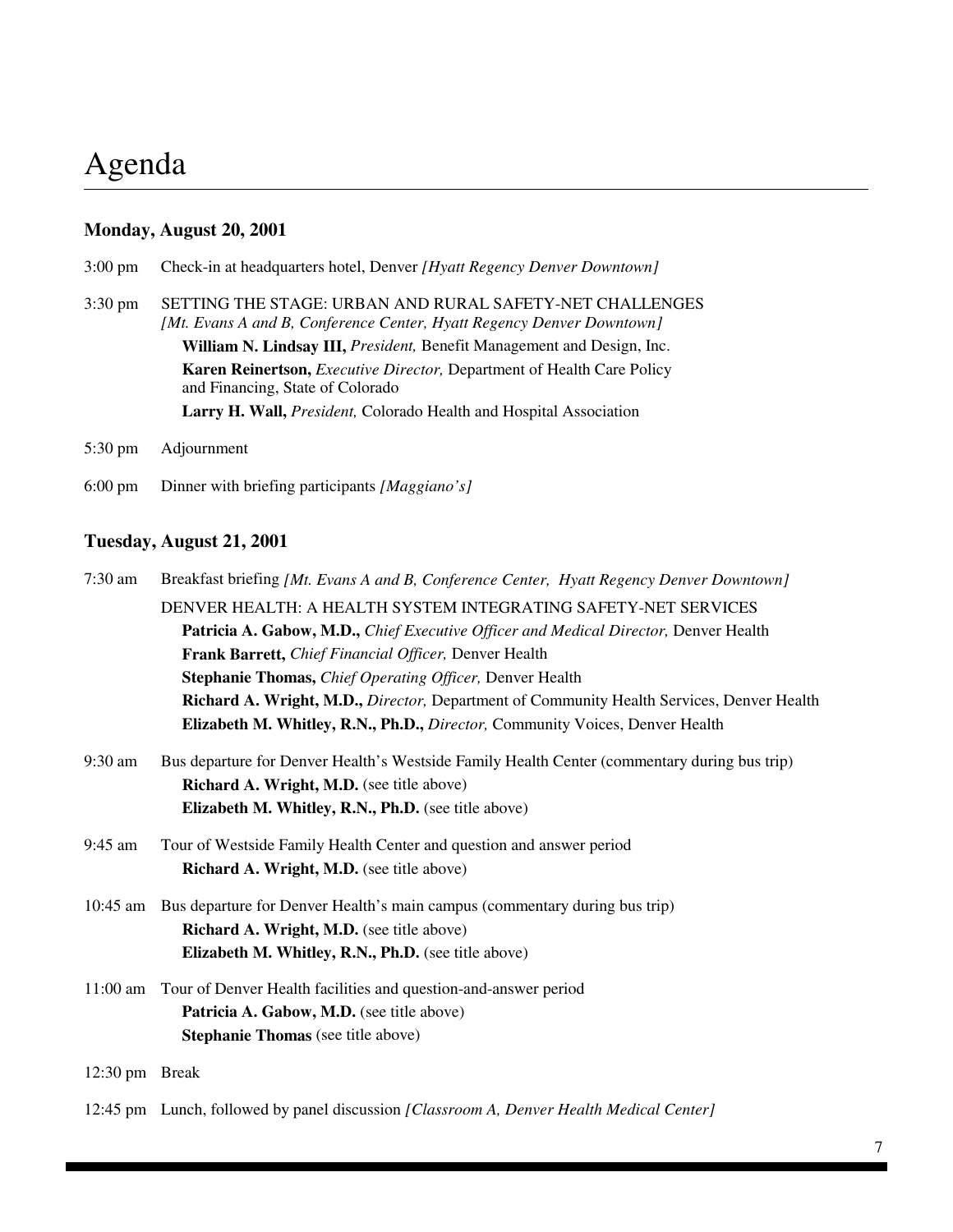#### DELIVERING AND FINANCING SAFETY-NET SERVICES: PAYER, PROVIDER, AND CONSUMER ISSUES

Patricia A. Gabow, M.D. (see title above) **Douglas L. Clinkscales,** *Executive Director,* Denver Health Medical Plan, Inc. **Dennis C. Brimhall,** *President and Chief Executive Officer,* University of Colorado Hospital **Heidi Frey, J.D.,** *President,* Patient Advocacy Coalition, Inc. **Donald Hall, M.P.H,** *President and Chief Executive Officer,* Colorado Access **Victor Lazzaro, Jr.,** *President and Chief Executive Officer,* UnitedHealthcare of Colorado, Inc. **Donna Marshall,** *Executive Director,* Colorado Business Group on Health **Richard Allen,** *Director,* Office of Medical Assistance, Department of Health Care Policy and Financing, State of Colorado **Gary D. VanderArk, M.D.,** *Chair,* Colorado Coalition for the Medically Underserved

- 3:45 pm Bus departure for Manitou Springs Hotel check-in *[The Cliff House at Pike's Peak]*
- 7:00 pm Reception/buffet dinner with Colorado participants *[J. S. Morley Ballroom, The Cliff House at Pike's Peak]*

#### **Wednesday, August 22, 2001**

| $7:30$ am         | Breakfast briefing [J. S. Morley Ballroom, The Cliff House at Pike's Peak]                                                                  |  |  |  |  |  |
|-------------------|---------------------------------------------------------------------------------------------------------------------------------------------|--|--|--|--|--|
|                   | <b>FACILITIES ON THE FRONTIER:</b><br>RURAL SAFETY-NET SERVICES IN EASTERN COLORADO                                                         |  |  |  |  |  |
|                   | Denise Denton, Executive Director, Colorado Rural Health Center                                                                             |  |  |  |  |  |
|                   | Elena Thomas, Community Development Director, Colorado Community Health Network                                                             |  |  |  |  |  |
|                   | Marguerite Salazar, President and Chief Executive Officer, Valley-Wide Health Services, Inc.                                                |  |  |  |  |  |
| $9:00$ am         | Bus departure for Valley-Wide Health Services Clinic, Rocky Ford (commentary during bus trip)<br>Marguerite Salazar (see title above)       |  |  |  |  |  |
|                   | 11:15 am Tour of Valley-Wide Health Services Clinic, Rocky Ford<br>Victoria Valdez, Manager, Rocky Ford Clinic, Valley-Wide Health Services |  |  |  |  |  |
| Noon              | Bus departure for Plains Medical Center, Limon (box lunch on bus)<br>Marguerite Salazar (see title above)                                   |  |  |  |  |  |
| $2:15$ pm         | Tour of Plains Medical Center, followed by question-and-answer period<br>Brenda Higgins, Executive Director, Plains Medical Center          |  |  |  |  |  |
| $2:45$ pm         | Bus departure for Lincoln Community Hospital and Nursing Home, Hugo                                                                         |  |  |  |  |  |
| $3:00 \text{ pm}$ | Tour of Lincoln Community Hospital and Nursing Home,<br>followed by question-and-answer period                                              |  |  |  |  |  |
|                   | Herman Schreivogel, N.H.A., Chief Executive Officer, Lincoln Community Hospital<br>and Nursing Home                                         |  |  |  |  |  |
|                   | Linda Grauberger, R.N., Director of Nursing, Lincoln Community Hospital and Nursing Home                                                    |  |  |  |  |  |
|                   | 2.20 nm Doporture for Lincoln County Courthouse Hygo                                                                                        |  |  |  |  |  |

3:30 pm Departure for Lincoln County Courthouse, Hugo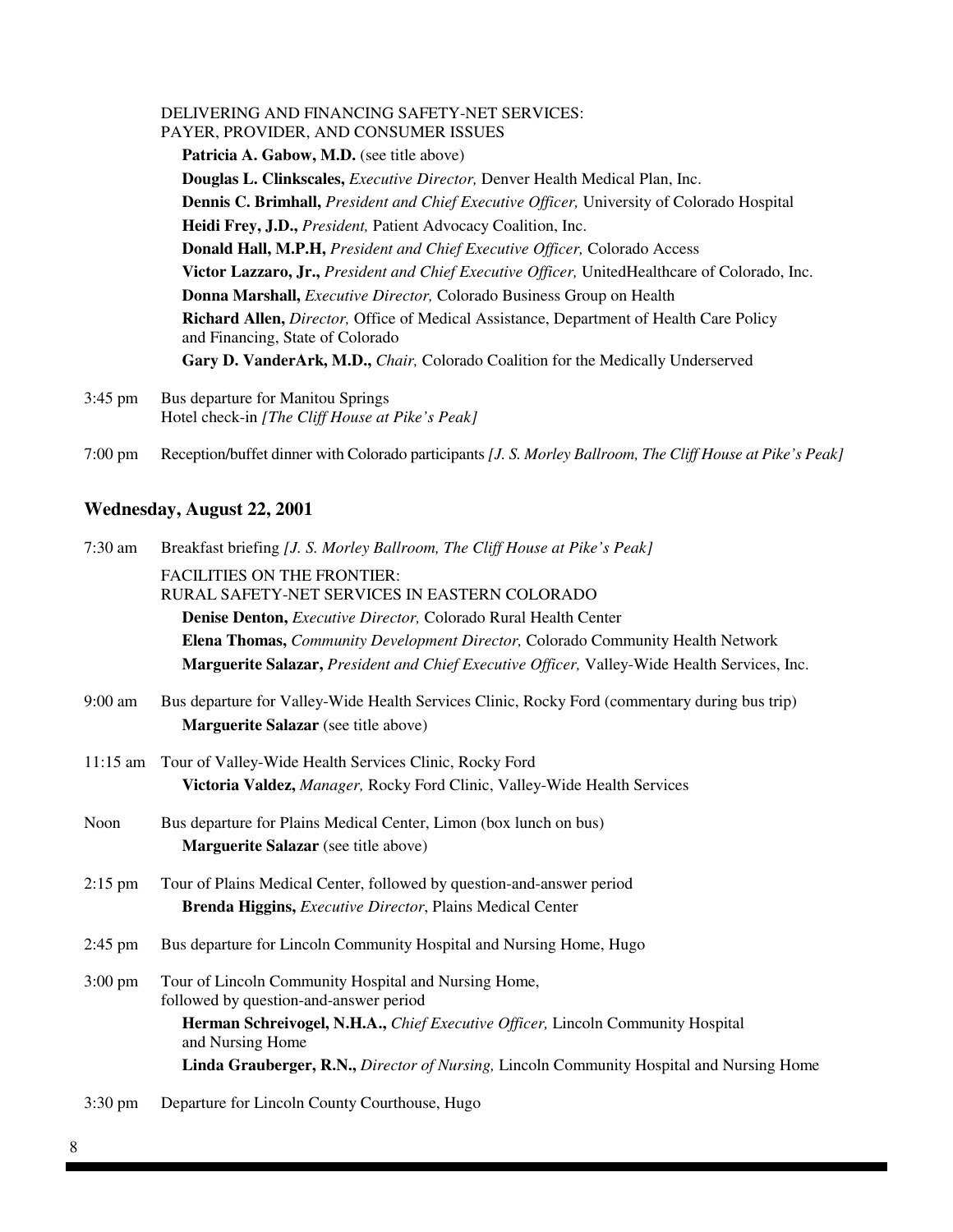#### 3:45 pm Panel discussion

RURAL HEALTH POLICY CONCERNS AND CHALLENGES *[Jury Assembly Room, Lincoln County Courthouse]* **Brenda Higgins** (see title above) **Herman Schreivogel, N.H.A.** (see title above) **Michael Bass,** *President and Chief Executive Officer,* First National Bank of Hugo **Jacqueline Brown, R.N.***,* **M.S.N.,** *Director,* Prowers County Public Health Nursing Service **John E. Fox, M.D.,** *Chief of Staff,* Lincoln Community Hospital and Nursing Home **Lindy Nelson, M.P.H.,** *Associate Director, Health Programs*, Boulder County Health Department\* **Marguerite Salazar** (see title above)

- 5:45 pm Bus departure for Manitou Springs
- 7:45 pm Informal dinner for federal participants *[Stagecoach Inn, Manitou Springs]*

<sup>\*</sup> Former Director of Rural and Primary Health, responsible for the critical access hospital program, Colorado Department of Public Health and Environment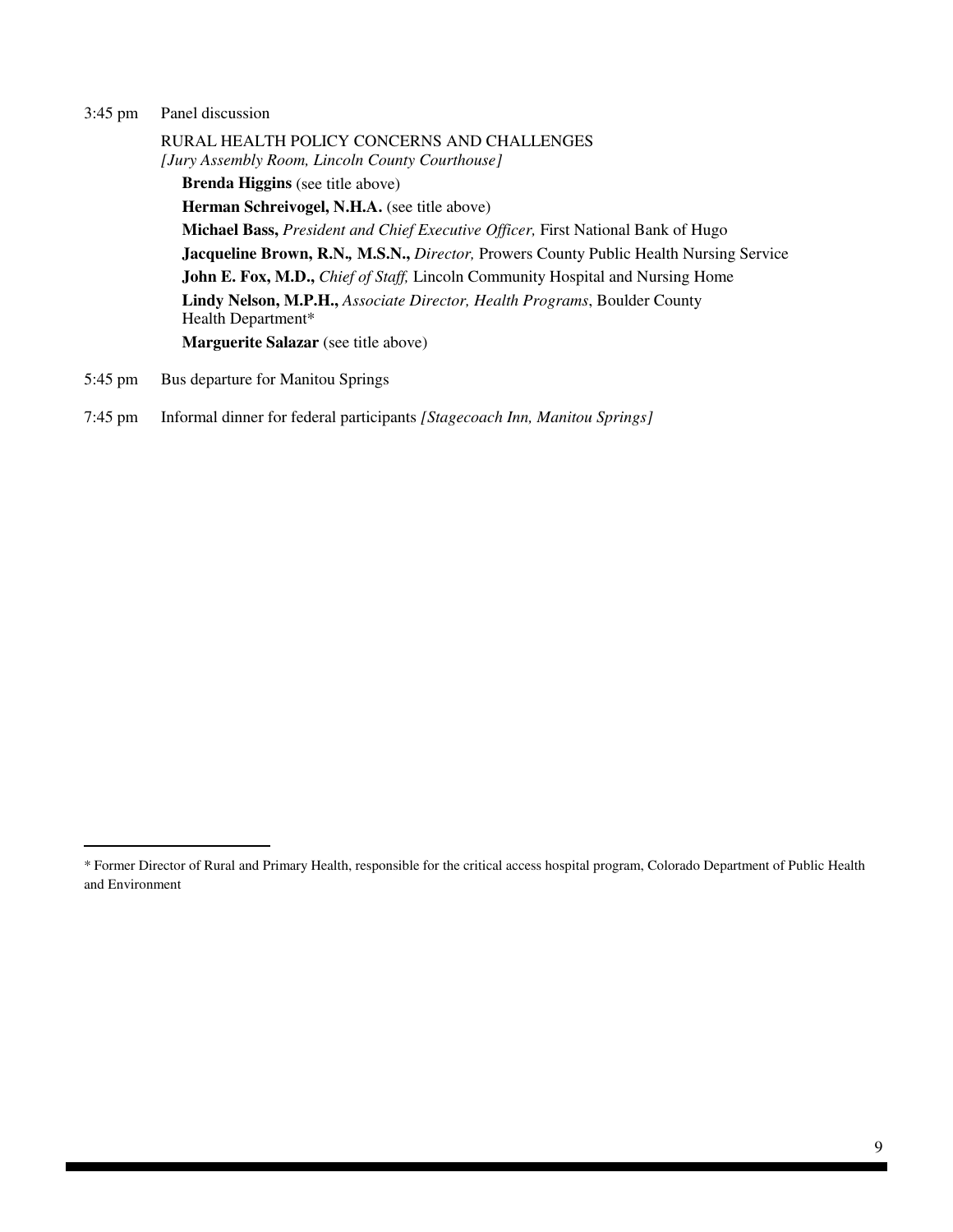## Federal Participants

**Alexis Ahlstrom** *Analyst* Health Cost Estimates Unit Congressional Budget Office U.S. Congress

**Sylvia C. Brown** *Legislative Assistant* Office of Rep. Mike Ross U.S. House of Representatives

**Alison Buist** *Legislative Assistant* Office of Sen. Gordon Smith U.S. Senate

**Aaron K. Cohen** *Legislative Assistant* Office of Sen. John Ensign U.S. Senate

**Mary Lou De Zeeuw** *Colorado-Wyoming State Team Lead* Denver Field Office Health Resources and Services Administration U.S. Department of Health and Human Services

**Blanca Fuertes** *Congressional Fellow* Office of Sen. Jack Reed U.S. Senate

**George D. Greenberg, Ph.D.** *Executive Advisor* Office of Health Policy Office of the Assistant Secretary for Planning and Evaluation U.S. Department of Health and Human Services

**Thomas A. Gustafson**

*Director* Purchasing Policy Group Center for Medicare Management Centers for Medicare and Medicaid Services U.S. Department of Health and Human Services

**Jan Heinrich, Dr.P.H., R.N.** *Director* Health Care Group General Accounting Office U.S. Congress

**Jennifer Jenson** *Special Assistant to the Executive Director* Medicare Payment Advisory Commission U.S. Congress

**Lisa N. Kidder** *Senior Health Policy Advisor* Office of Sen. Larry Craig U.S. Senate

**Kate Kirchgraber** *Professional Staff Member* Committee on Finance U.S. Senate

**Stephanie Monroe** *Chief Counsel, Minority* Committee on Health, Education, Labor and Pensions U.S. Senate

**Jennifer O'Sullivan** *Specialist in Social Legislation* Domestic Social Policy Division Congressional Research Service Library of Congress

U.S. Congress **Amanda Pezalla** *Legislative Assistant*

Office of Rep. Bill Luther U.S. House of Representatives

**Stephen M. Phillips**

*Deputy Director* Division of Acute Care Purchasing Policy Group Center for Medicare Management Centers for Medicare and Medicaid Services U.S. Department of Health and Human Services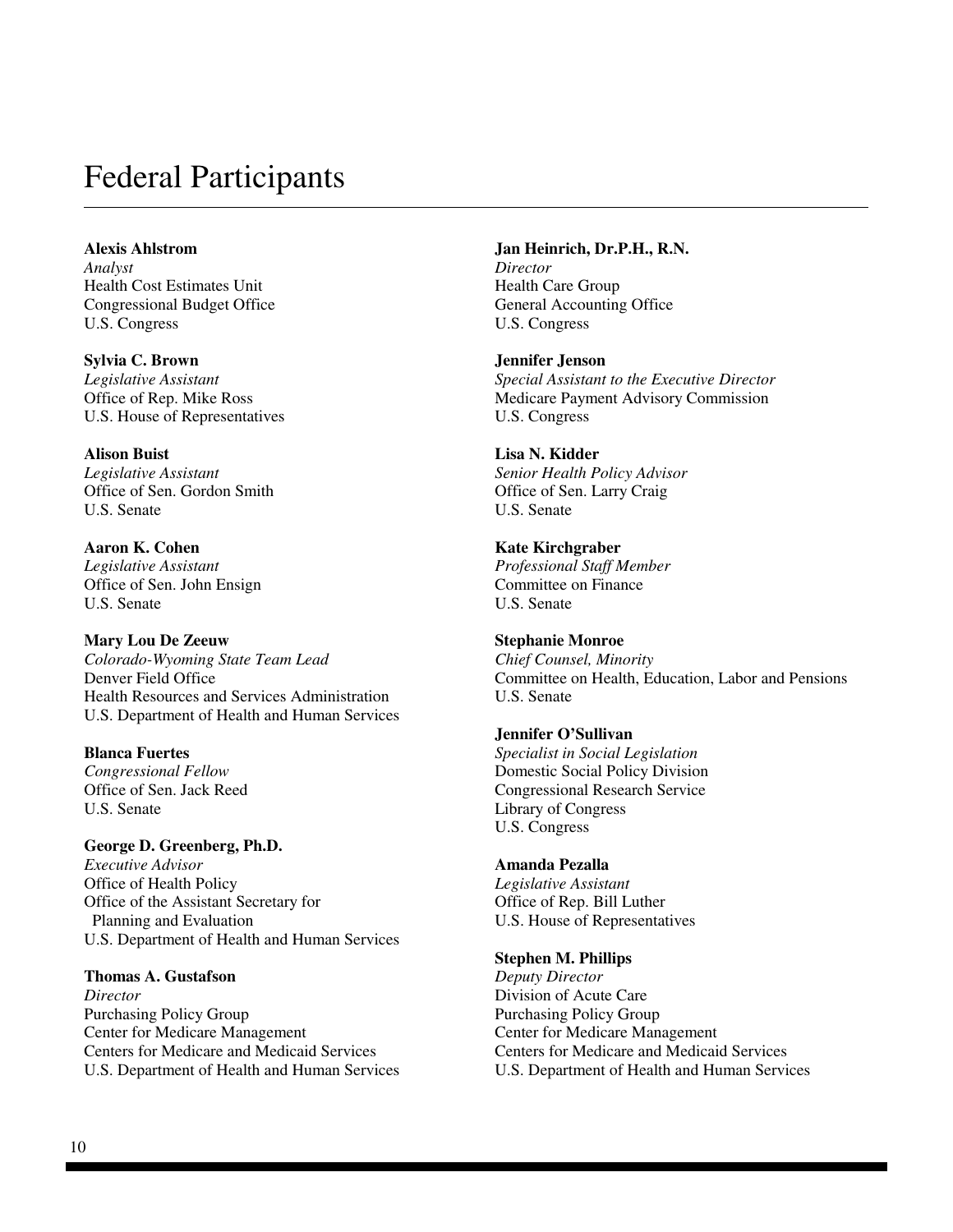**Colin Roskey** *Health Policy Advisor* Committee on Finance U.S. Senate

#### **William J. Scanlon**

*Director* Health Care Issues General Accounting Office U.S. Congress

**Yvette Shenouda** *Senior Legislative Assistant for Health Policy* Office of Sen. John Rockefeller IV U.S. Senate

#### **Jessica Townsend**

*Senior Staff Fellow* Office of Planning, Evaluation, and Legislation Health Resources and Services Administration U.S. Department of Health and Human Services

**Jason B. VanPelt** *Legislative Director* Office of Rep. Ed Whitfield U.S. House of Representatives

#### **Thomas J. Walsh, J.D., M.P.H.**

*Health Policy Advisor, Minority* Committee on Finance U.S. Senate

## **NHPF Staff**

**Judith Miller Jones** *Director*

**Michele Black** *Publications Director*

**Dagny Wolf** *Program Coordinator*

### **Other**

**Karen Matherlee** *President* Policy, Inc. *(NHPF Consultant and Site Visit Manager*)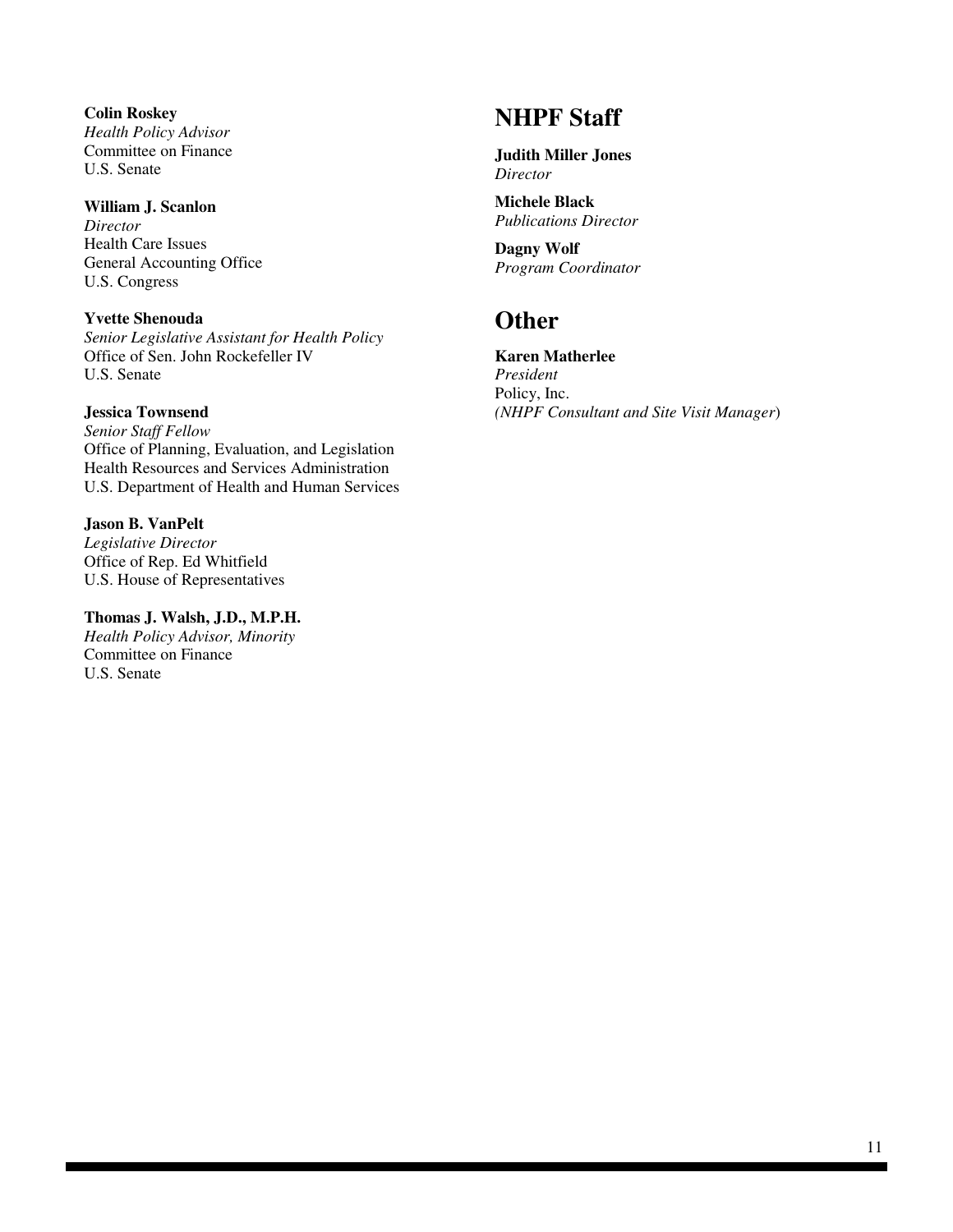## Biographical Sketches— Speakers and Panelists

**Frank Barrett** has been chief financial officer (CFO) of Denver Health and Hospital Authority (Denver Health), Denver's public health care system, since August 1995. Earlier, Barrett held several positions in California. From 1987 to 1995, he served as CFO of Santa Clara Valley Health and Hospital System; for the preceding five years, he was CFO at Kern Medical Center in Bakersfield. Prior to that, he spent three years as corporate accounting manager at Advanced Health Systems in Irvine.

**Michael Bass** has been president and chief executive officer (CEO), First National Bank of Hugo, for six years. He previously served as senior vice president of the bank from 1984 to 1990 and then executive vice president from 1990 to 1995. He is also a member of the board of the Independent Bankers of Colorado.

**Dennis C. Brimhall** has been president and CEO of the University of Colorado Hospital since 1988. He also serves as associate vice chancellor for the Fitzsimons campus at the University of Colorado Health Sciences Center.

**Jacqueline M. Brown, R.N., M.S.N.,** has been director, Prowers County Public Health Nursing Service, since 1995, having previously held that position from 1988 to 1993. Her other experience in Colorado includes six years as director of the Baca County Public Health Nursing Service. She has been president of the Public Health Nurses Association of Colorado since 1999.

**Douglas L. Clinkscales** is executive director of Denver Health Medical Plan, Inc., and director of managed care, Denver Health. Before opening the Managed Care Division, he was the authority's deputy manager for community health services for five years. Clinkscales has served as president of both the Colorado Community Health Network and the Community Health Association of Mountain/Plains States.

**Denise Denton** has been executive director of the Colorado Rural Health Center, Colorado's Office of Rural Health, since the center's creation in 1992. Involved in rural health care for almost 20 years, she previously held positions with the offices of rural health in Arizona and Utah. For eight years she served on the board of the National Rural Health Association and was the association's president in 1994.

**John E. Fox, M.D.,** is a professional staff member at the Plains Medical Center in Limon and chief of staff at Lincoln Community Hospital and Nursing Home in Hugo. His other positions include member of the board of the Colorado Rural Health Center from 1991 to 1994 (president from 1992 to 1994), Eastern Colorado Medical Society delegate to the Colorado Medical Society since 1993, and member of the board of the Colorado Academy of Family Physicians.

**Heidi Frey, J.D.,** is president of Patient Advocacy Coalition, Inc., in Denver. Before founding the coalition in 1966, she was a partner with the law firm of Hopkins and Sutter. Frey also serves as a member of the Advisory Board of PorterCare Hospital.

**Patricia A. Gabow, M.D.,** has been medical director of Denver Health since 1989 and its CEO since 1992. She joined the staff there in 1973 as chief of the Renal Division, becoming director of the medical service in 1981. She is also a professor of medicine in the Division of Renal Disease at the University of Colorado School of Medicine. A member of several professional societies, she has received numerous awards and professional distinctions.

**Linda Grauberger, B.S.N., R.N.,** is director of acute care nursing at Lincoln Community Hospital and Nursing Home. Grauberger, who has over 25 years' experience as a registered nurse, started at Lincoln in 1989 as a traveling nurse. Subsequently, she worked as a staff nurse for six years and then held the post of assistant director of nursing before being named to her current position two years ago.

**Donald Hall, M.P.H.,** is president and CEO of Colorado Access. He joined the organization in 1999, after working for Blue Cross and Blue Shield of Texas, Inc., where he last served as its vice president of strategic business development. His previous health care experience includes positions with EQUICOR, Hospital Corporation of America; HCA Partners in Health, HCA Regional Office; and Behavioral and Occupational Services, HCA Presbyterian Hospital.

**Brenda Higgins** is executive director of Plains Medical Center. She became executive director in March 2000 after being a member of the Limon Doctors Committee, the medical center's board, as well as its treasurer since 1988. She also served for two years as treasurer of the Limon Chamber of Commerce.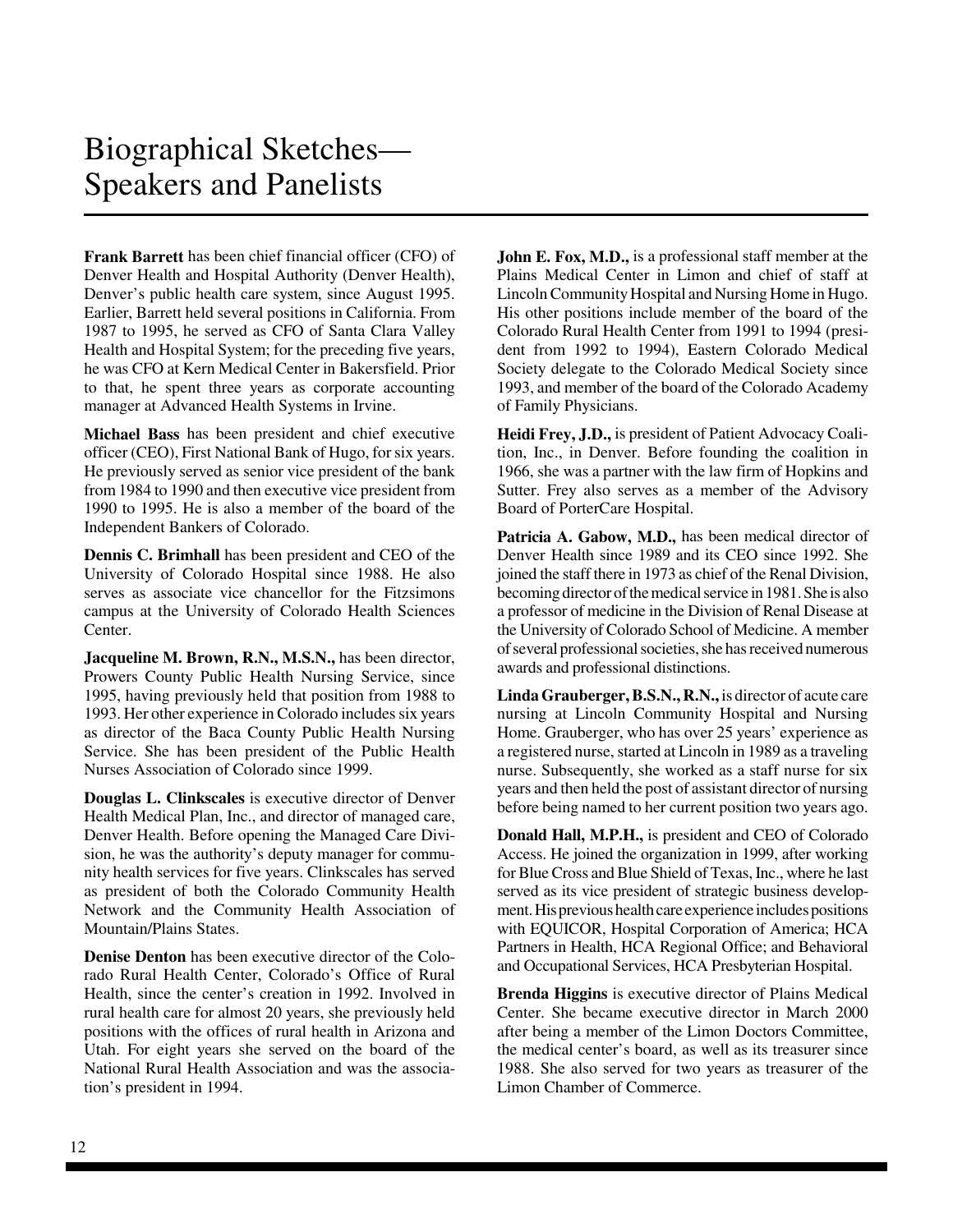**Victor Lazzaro, Jr.,** has been president and CEO of UnitedHealthcare of Colorado, Inc. since early 2000. He oversees operations in Colorado, New Mexico, Wyoming, Montana, and North and South Dakota. Previously, he served Prudential Insurance Company of America for more than 10 years, most recently as vice president of Health Plan Operations, Gulf South, in its Central Division in Houston. Earlier, he had executive positions with CIGNA in Louisiana and FHP, Inc. in California.

**William N. Lindsay III** has been president of Benefit Management and Design, Inc., since the company was founded in 1985. Previously, he held several positions with Aetna Life Insurance Company. He is chair of the Colorado Children's Basic Health Policy Board, chair of the Health Care Committee of National Small Business United, and a member of the boards of St. Joseph's Hospital and the Colorado Small Employers Reinsurance Program.

**Donna Marshall** has served as executive director of the Colorado Business Group on Health (CBGH) since its inception in 1996. From 1990 to 1995, Marshall was the manager of the Managed Care Section for the Colorado Medicaid program. She also served as the Region VIII representative to the Health Care Financing Administration on the Quality Technical Assistance Group. Earlier, she worked in the Systems Management Section as the lead analyst for the Medicaid claims payment system.

Lindy Nelson, M.P.H., was recently named associate director, health programs, Boulder County Health Department. Her previous position, which she held from 1987 to 2001, was director of rural and primary health (responsible for the critical access hospital program, among other initiatives), Colorado Department of Public Health and the Environment. She also served as vice president for outreach services for Columbia HealthONE from 1997 to 1999.

**Karen Reinertson** is executive director, Colorado Department of Health Care Policy and Financing. Since 1975, she has worked in both the private and public sectors as a lobbyist, a consultant, and a senior government official. From 1990 through 1994, Reinertson served as director of the Colorado Office of State Planning and Budgeting; she has also served as director of the state's Office of Energy Conservation.

**Marguerite Salazar** is president and CEO, Valley-Wide Health Services, Inc. She joined Valley-Wide in 1985 as associate director and assumed her current position in 1989. Previously, she directed a firm that contracted with local public health departments, hospitals, and nursing homes to provide social work services. She is a member of the board of Colorado Access and serves on the Child Health Plan Plus policy board as well as on the boards of numerous other organizations in the state.

**Herman Schreivogel, N.H.A.,** is CEO of Lincoln Community Hospital and Nursing Home. Before moving to that position in 1998, he served as the facility's CFO. Previous experience includes six years as chief financial officer of Keefe Memorial Hospital in Cheyenne Wells, Colorado.

**Elena Thomas, M.A.,** has been director of community development, Colorado Community Health Network, since 1998. She has worked as an advocate on health issues, including migrant farm worker issues, HIV/AIDS, and health disparities since 1992.

**Stephanie Thomas** has been chief operating officer, Denver Health, since 1997. Her previous positions at Denver Health include associate hospital administrator (1991 to 1993) and hospital administrator (1993 to 1997).

**Victoria Valdez** has been director of operations, Arkansas Valley Division, Valley-Wide Health Services, Inc., since March 2001. After joining Valley-Wide as a receptionist, Valdez moved up to become an administrative assistant and then, in 1997, became support staff coordinator.

**Gary D. VanderArk, M.D.,** is chair of the Colorado Coalition for the Medically Underserved, a post he has held since 1997. Since 1988, he has also been president of the Colorado Neurological Institute.

**Larry H. Wall** has been president of the Colorado Health and Hospital Association since 1984. Prior to that, he was vice president for rural hospitals and operations for the association, which he joined in 1974. Earlier, he was administrator of Craig Hospital and assistant administrator of Swedish Medical Center, both located in Englewood. A pharmacist by training, he has served on numerous American Hospital Association councils and committees at the national level and on dozens of professional and civic committees at the state level.

**Elizabeth M. Whitley, R.N., Ph.D.,** is director, Community Voices, Denver Health, a post she has held since 1999. For the previous seven years, she was senior consultant, Rocky Mountain Center for Healthcare Ethics. From 1980 to 1993 she was with Lutheran Medical Center in Denver, serving first as neonatal clinical specialist/head nurse, then as assistant director of nursing, and finally as director of Women's and Children's Services.

**Richard A. Wright, M.D.,** is director, Department of Community Health Services, Denver Health. He is also a professor in the Departments of Medicine and Preventive Medicine and Biometrics at the University of Colorado Health Sciences Center. Wright also serves on numerous local and national boards and committees related to health care reform and community health services.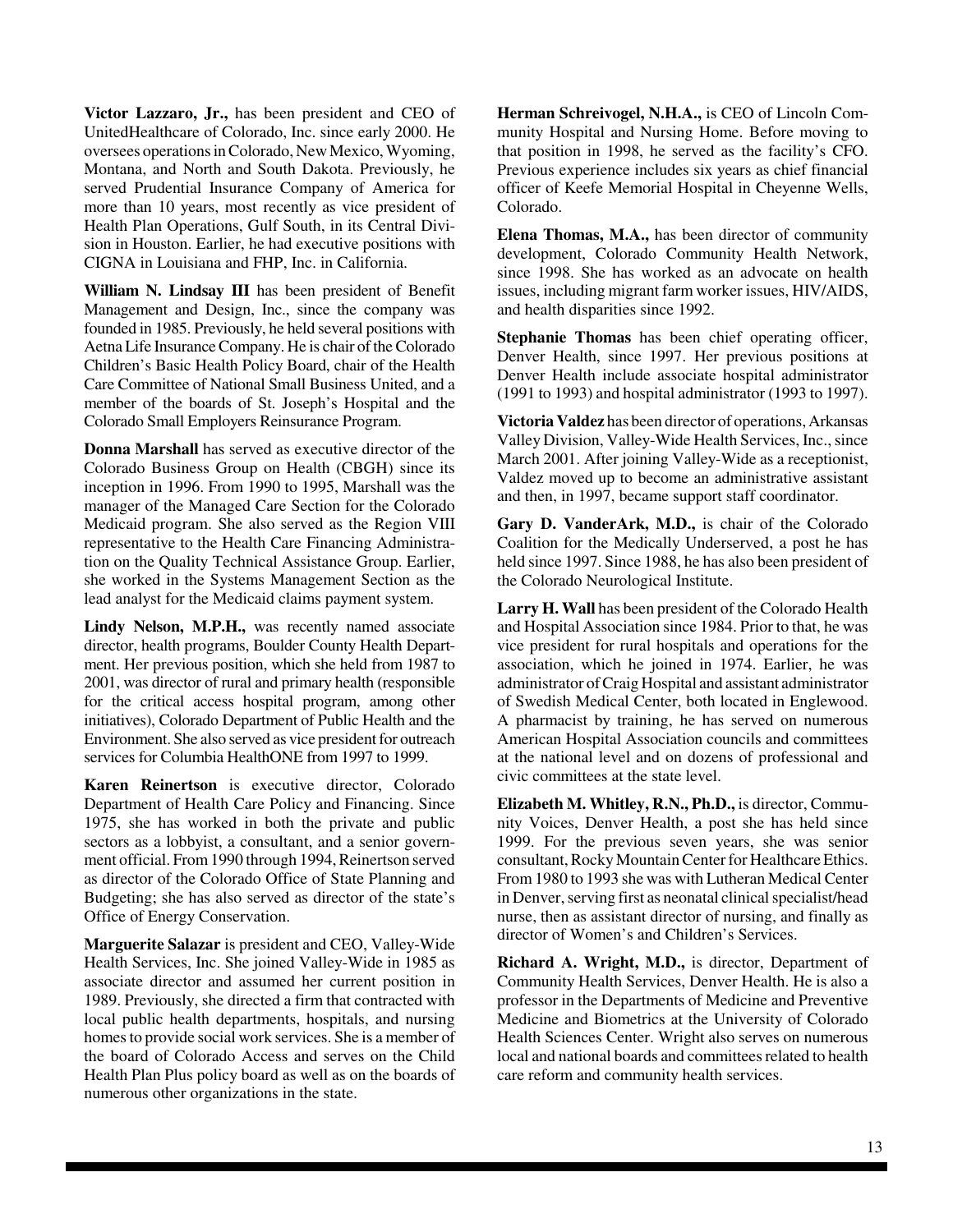## Biographical Sketches— Federal Participants

**Alexis Ahlstrom, M.P.H.,** is an analyst with the Health Cost Estimates Unit, Congressional Budget Office (CBO).

**Sylvia C. Brown** is a legislative assistant in the Office of Rep. Mike Ross (D-Ark.). Before moving to that position in January 2001, she was a legislative aide to Sen. Blanche Lincoln (D-Ark.).

**Alison Buist, Ph.D.,** is a legislative assistant to Sen. Gordon Smith (R-Ore.). She is also an adjunct assistant professor of health policy and the health care system at the George Washington University School of Medicine and Health Sciences.

**Aaron K. Cohen** is a legislative assistant in the Office of Sen. John Ensign (R-Nev.). Before joining Senator Ensign's staff in January 2001, he was first legislative aide and then legislative correspondent in the Office of Sen. Richard Bryan (D-Nev.).

**Mary Lou De Zeeuw** is Colorado-Wyoming team leader in the Health Resources and Services Administration's (HRSA's) Denver Field Office, Department of Health and Human Services.

**Blanca Fuertes, M.P.A.,** is a congressional fellow in the Office of Sen. Jack Reed (D-R.I.). Since 1999 she has been a policy analyst and public affairs coordinator in the Office of Rural Health Policy, HRSA. Previously, she was a health care specialist in the Office of Legislation at the Health Care Financing Administration (now the Centers for Medicare and Medicaid Services or CMS) and executive director of the D.C.-based Spanish Senior Center.

**George D. Greenberg, Ph.D.,** is executive advisor in the Office of Health Policy, Assistant Secretary for Planning and Evaluation (ASPE), DHHS. He has been with ASPE since 1976.

**Thomas A. Gustafson, Ph.D.,** is director, Purchasing Policy Group, Center for Medicare Management, CMS, DHHS. Previous positions at CMS, which he joined in 1985, include deputy director, Office of Strategic Planning; deputy director, Office of Research and Demonstrations; deputy director, Office of Legislation; and director, Division of Medicaid and Long-Term Care Policy.

**Jan Heinrich, Dr.P.H., R.N.,** is director for the Health Care Group in the U.S. General Accounting Office (GAO), overseeing all issues dealing with public health.

She was director of the American Academy of Nursing for seven years and before that served as the director of extramural programs for the National Institute of Nursing Research at the National Institutes of Health.

**Jennifer Jenson, M.P.H., M.P.P.,** has been special assistant to the executive director of the Medicare Payment and Advisory Commission since 1998. She was previously a budget analyst at CBO.

**Lisa N. Kidder** is senior health policy advisor, Office of Sen. Larry Craig (R-Idaho). She joined Senator Craig's office as a legislative assistant in 1998.

**Kate Kirchgraber** is a professional staff member, majority, Senate Finance Committee. Previously with the Office of Management and Budget, she has also worked as a health and education analyst for the New York State Assembly Ways and Means Committee and as a budget analyst for the City of New York.

**Stephanie Monroe** is chief counsel, minority, for the Senate Committee on Health, Education, Labor and Pensions. She previously served as the majority staff director for the committee's Subcommittee on Children and Families.

**Jennifer O'Sullivan** has been a specialist in social legislation, Congressional Research Service, Library of Congress, for the past 20 years. She was previously a legislative analyst and program analyst at DHHS.

**Amanda Pezalla** is legislative assistant, Office of Rep. Bill Luther (D-Minn.). Before coming to Capitol Hill in 1999, she served for one year as a Mickey Leland Hunger Fellow, which involved stints with a food bank in Lubbock, Texas, and the Urban Institute's Assessing the New Federalism project.

**Stephen M. Phillips** is deputy director of the Division of Acute Care, Purchasing Policy Group, Center for Medicare Management, CMS, DHHS. Prior to accepting this position one and a half years ago, he served for four years as a technical advisor to the agency.

**Colin Roskey** serves as health policy advisor to the Senate Finance Committee. His primary area of responsibility is the Medicare program. He also is involved with insurance, Medicare supplemental insurance, and competition issues. From 1997 to 2001, Roskey practiced health care law with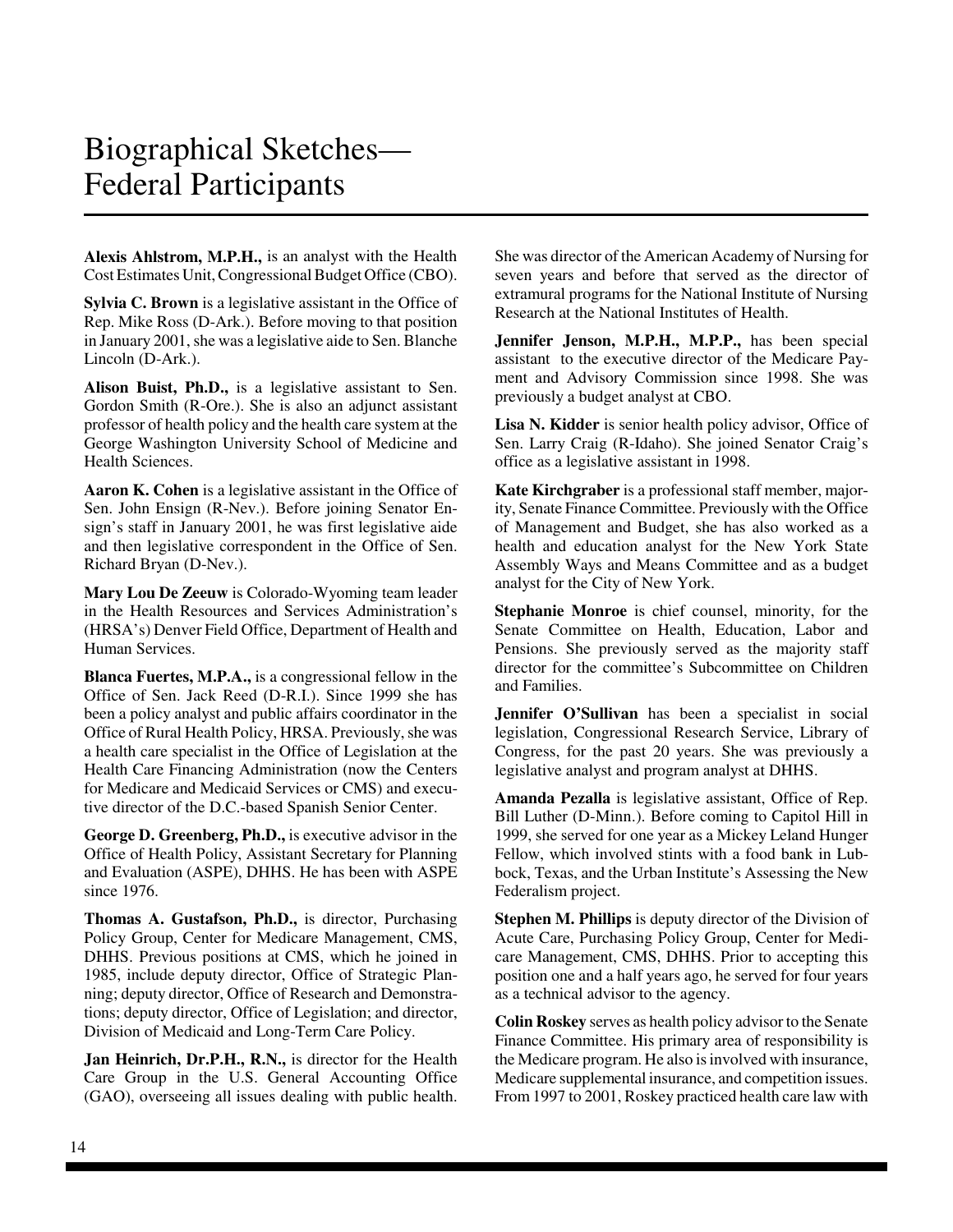Mintz, Levin, Cohn, Ferris, Glovsky and Popeo and with O'Connor and Hannan, both in Washington, D.C.

**William J. Scanlon, Ph.D.,** is the director of the Health Financing and Public Health Issue Area at GAO. He has been engaged in health services research since 1975. Before joining GAO in 1993, he was the co-director of the Center for Health Policy Studies and an associate professor in the Department of Family Medicine at Georgetown University. He has also been a principal research associate in health policy at the Urban Institute.

**Yvette Shenouda, M.P.P.** is senior legislative assistant for health policy, Office of Sen. John Rockefeller IV (D-W.Va.). She was previously a program examiner in the Office of Management and Budget.

**Jessica Townsend** is a senior staff fellow in the Office of Planning Evaluation, and Legislation, HRSA, DHHS. Before joining the agency in 1992, she was for ten years a study director with the Institute of Medicine. She has also worked at Codman Research and was assistant economics editor at *Business Week.*

**Jason B. VanPelt** is legislative director for Rep. Ed Whitfield (R-Ky.). He was previously senior legislative assistant to the congressman, whose office he joined in 1996. He was a law clerk for the Newport News Circuit Court from 1995 to 1996.

**Thomas J. Walsh, J.D., M.P.H.,** serves as health policy advisor to the Senate Committee on Finance. His areas of responsibility include Medicare and rural health issues within the jurisdiction of the committee. During the 105th and 106th Congresses (1997-2001), he served under Sen. Charles Grassley (R-Iowa) as counsel on the Senate Special Committee on Aging. Previously, Walsh practiced health care law with McDermott, Will & Emery, in Washington, D.C.